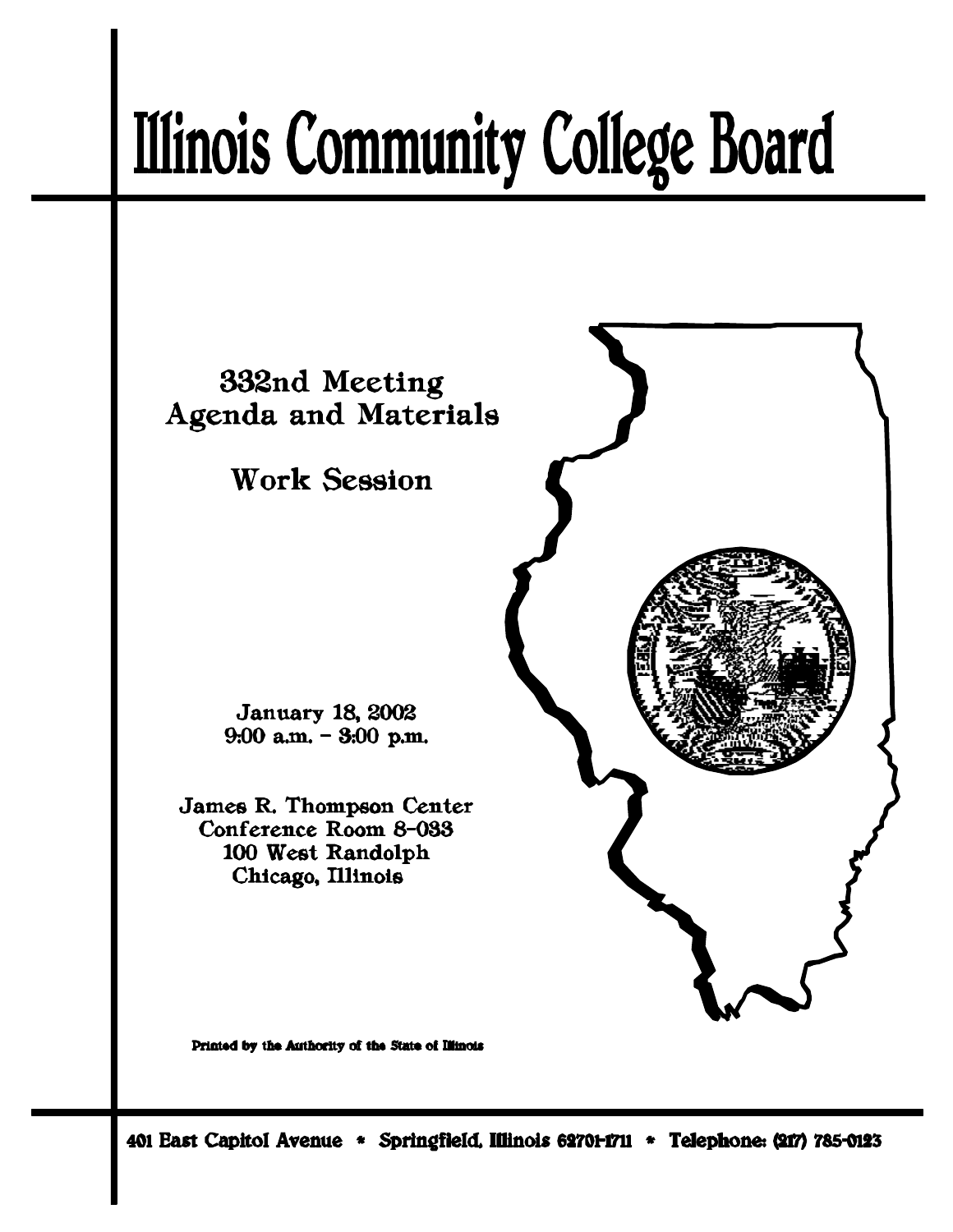Agenda 332nd Meeting of the Illinois Community College Board Work Session James R. Thompson Center Conference Room 8-033 100 W. Randolph Chicago, Illinois

> January 18, 2002 9:00 a.m. - 3:00 p.m.

|    |                       |                                                                                                                            | Page      |  |
|----|-----------------------|----------------------------------------------------------------------------------------------------------------------------|-----------|--|
| 1. |                       | Roll Call and Declaration of Quorum                                                                                        |           |  |
| 2. |                       | Announcements and Remarks by Edward T. Duffy, Chair                                                                        |           |  |
| 3. | <b>Consent Agenda</b> |                                                                                                                            |           |  |
|    | 3.1                   | Minutes of the October 26, 2001 Meeting                                                                                    | $1 - 22$  |  |
|    | 3.2                   | <b>Review of Executive Session Minutes</b>                                                                                 | 23        |  |
|    | 3.3                   | Revised Calendar of Fiscal Year 2002 and<br>Fiscal Year 2003 Illinois Community College<br><b>Board Meetings</b>           | $24 - 25$ |  |
|    | 3.4                   | New Units of Instruction                                                                                                   | $26 - 31$ |  |
|    | 3.5                   | Extension of Courses and Curricula Out of State                                                                            | 32        |  |
|    | 3.6                   | Fiscal Year 2003 System Operating, Capital,<br>Career and Technical Education, and Office<br><b>Budget Recommendations</b> | 33-40     |  |
| 4. |                       | <b>Work Session</b>                                                                                                        |           |  |
| 5. |                       | Adjournment                                                                                                                |           |  |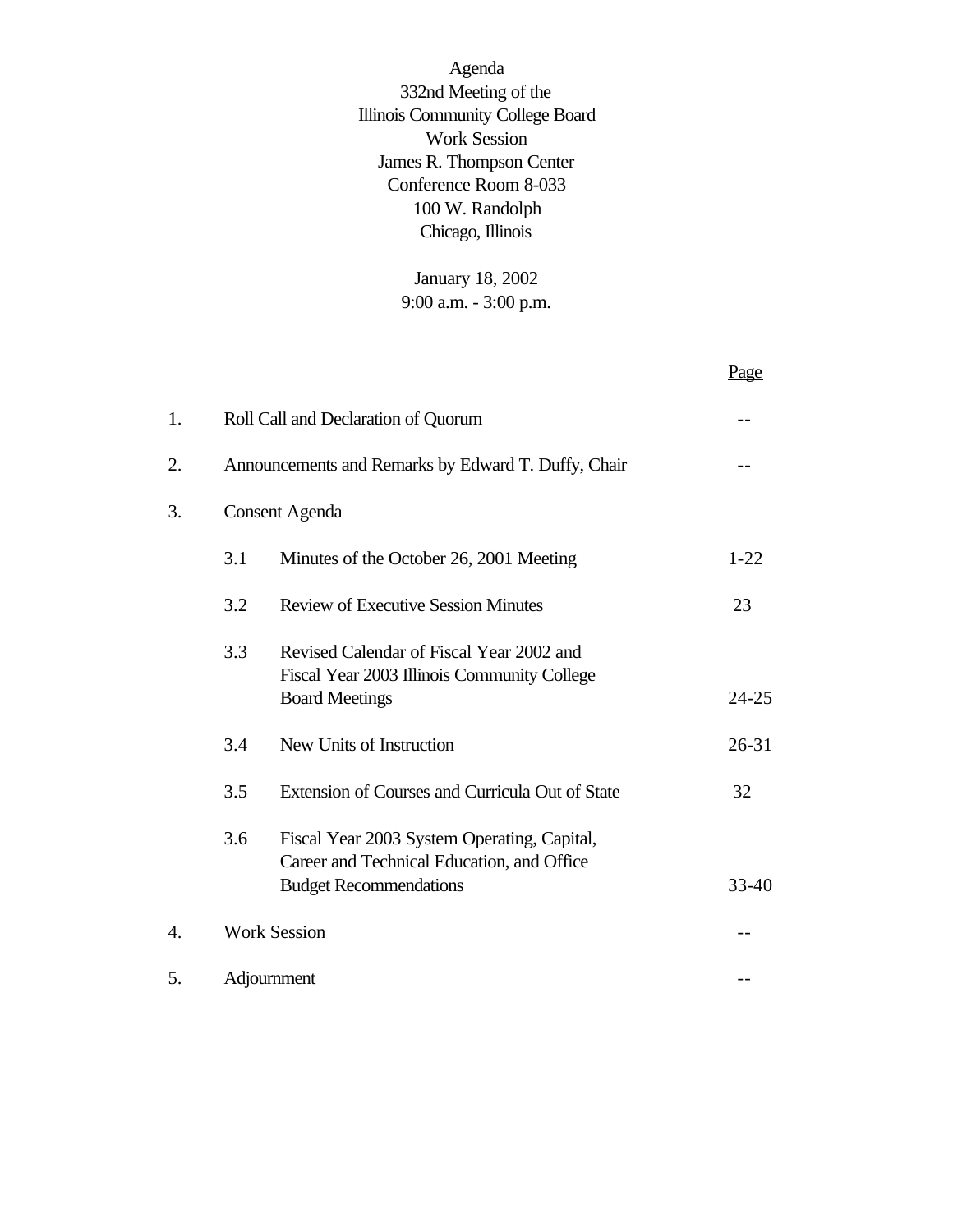#### UNAPPROVED

Minutes of the 331st Meeting of the Illinois Community College Board October 26, 2001 Illinois Community College Board Office at Lincoln Land Community College Workforce Development Center Classrooms 2-3 Springfield, Illinois

#### Item #1 - Roll Call and Declaration of Quorum

Chairman Duffy called the meeting to order at 9:45 a.m. Roll call was taken with the following members present: James Berkel, Edward Duffy, Inez Galvan, Laurna Godwin, Dawood Nagda, Joseph Neely, Gwendolyn Rogers and James Zerkel. Martha Olsson, Delores Ray and Lee Walker were absent.

#### Item #2 - Announcements and Remarks by Chairman Duffy

Chairman Edward Duffy made welcoming remarks.

Chairman Duffy reported that ICCB member Delores Ray underwent open heart surgery on October 18 and is recovering well.

### Item #3 - Awards for Excellence in Learning-Centered Instruction

Awards for excellence in learning-centered instruction were presented to Kankakee Community College, Richard J. Daley College, and Waubonsee Community College.

Item #4 - Committee Reports

#### Item #4.1 - Adult Education Transition Committee

James Berkel reported the new Adult Education and Family Literacy Advisory Council will have a second meeting in December.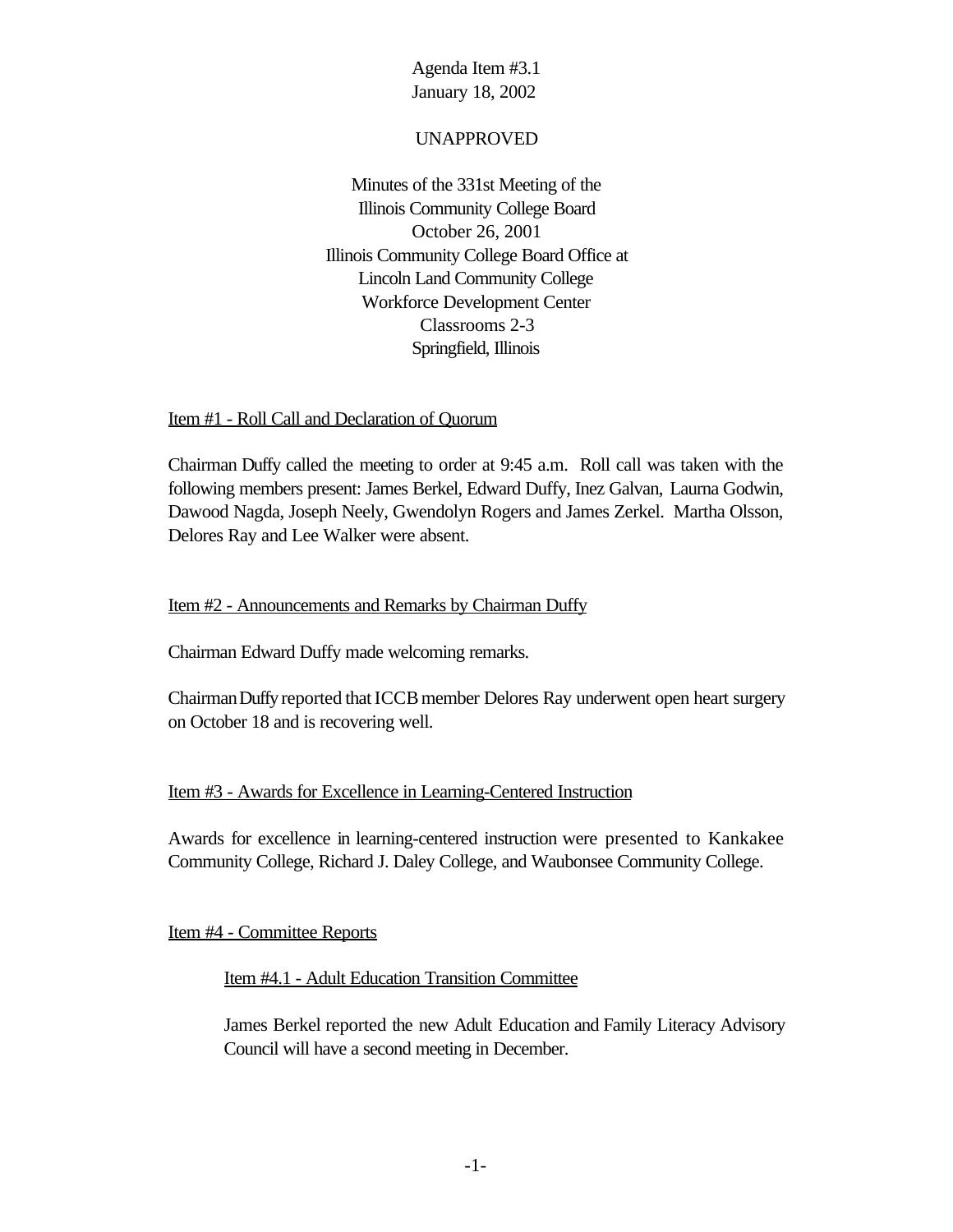Additional staffing for adult education has been made and President Cipfl will address the issue in his report to the Board in Item #5.

In the Committee meeting this morning, focus was given to the success of the transition. To measure this success, a consultant will be hired to develop an assessment tool for discussion on January 18. Feedback will be gathered from providers to learn how the transition has affected with them. Also to be determined is whether this Committee should continue after July 1, 2002. At the March meeting of the ICCB, a recommendation may be presented to the Board regarding the continuation of this Committee.

Chairman Duffy responded that the full Board to date has not reviewed the transition success nor its follow-up needs.

#### Item #4.2 - Funding Equity Study Committee

James Zerkle commented that a draft report of the study will be completed by the next Board meeting in January. The Board of Higher Education has all information gathered to date for preparing the draft report. Joe Cipfl has spoken with the IBHE Executive Director and the Deputy Director for Budgets and Operations and we are assured that the draft report will be forwarded to the ICCB Office in the near future.

#### Item #4.3 - Budget and Finance Committee

Joe Neely reported the financial statements were reviewed this morning.

The office administration expenditures for Fiscal Year 2002 were also reviewed. In September, the Governor filed an Administrative Order restricting office expenditures for state agencies. Since the ICCB is not a state agency, we were not directly affected bythe Order. However, on September 28, the Governor did send a letter requesting the ICCB to comply with the administrative bulletin which included restriction on out-of-state traveland equipment purchases. Cost-saving measures have been implemented and the budget has been restructured accordingly.

The State has had negative revenue growth since September 11 and recovery is not expected until next Spring. In a speech on domestic preparedness, the Governor has requested that all state agencies reserve 2 percent of their total budgets. We will await further directions from the Governor.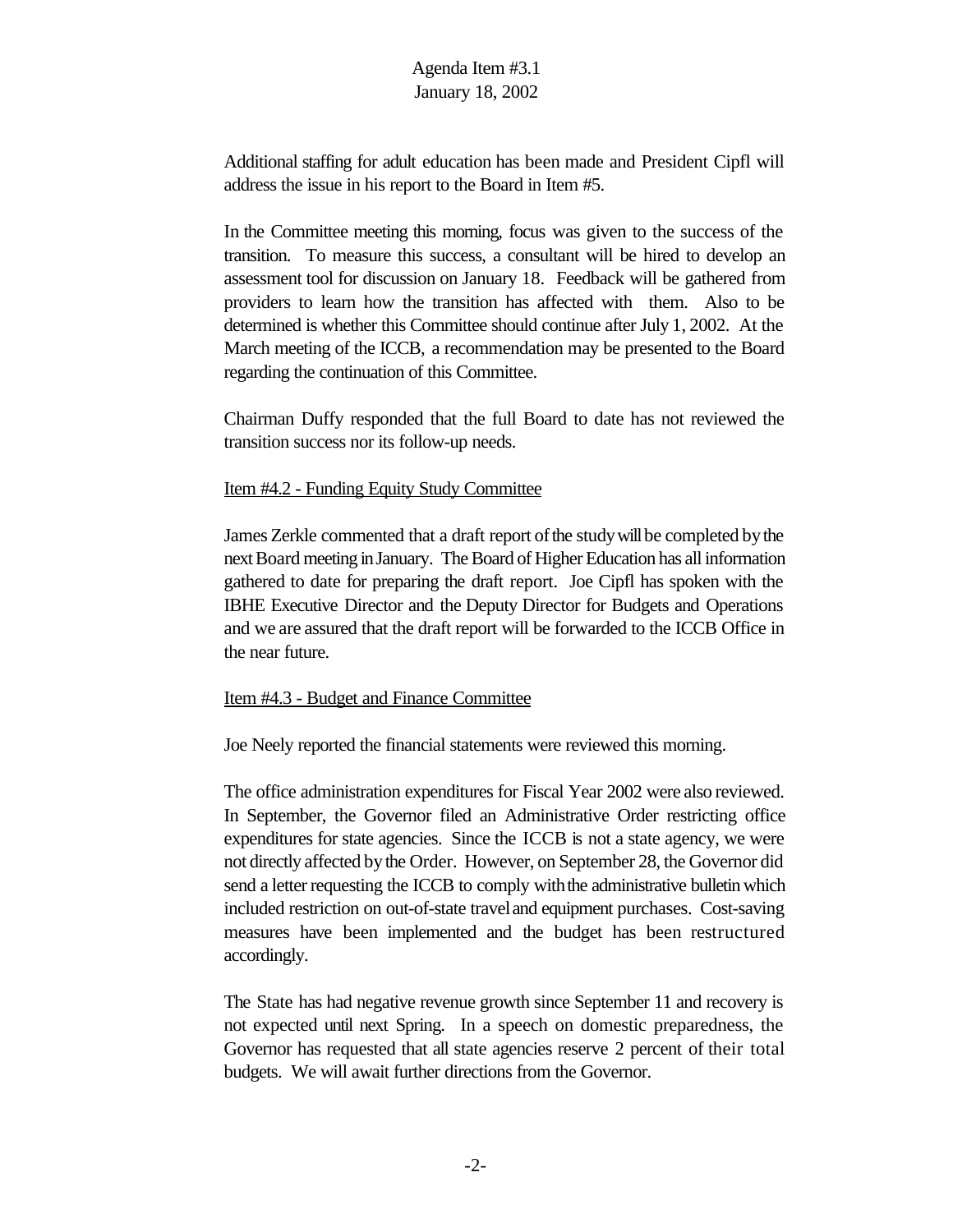#### Item #5 - President/CEO Report

Joe Cipflintroduced new members of ICCBstaff, TerriDobson, StaffClerk for Transfer Programs; Anne Fisher, Assistant Director for Adult Educationand Literacy(RegionIV); Rebecca Miller, Associate Director for Transfer Programs; and Patricia DeHesus-Lopez, Director of English-as-a-Second Language in the Chicago Office.

Dr. Cipfl also introduced Dr. Jim Howard, President of Lincoln Land Community College and former staff member at the Illinois Community College Board. Dr. Howard gave welcoming remarks.

Bridget Dougherty, Legislative Liaison for the ICCB, reported on the upcoming Veto Session as well as issues and priorities for the community college systemin the upcoming session of the General Assembly.

The Governor's Workforce Development Awards Banquet was held on October 23 at the Crowne Plaza. Achievement awards were presented to 25 individuals to acknowledge their accomplishmentsinovercomingsignificant obstaclestoachieve personal workforce goals. Of the 25 awards, 18 were enabled and empowered by local community colleges. Lavon Nelson, ICCB Director for Employment and Training, received a special recognition award for her work on the Governor's Interagency team. At the Workforce Development Conference, training sessions and seminars were provided to nearly 1,500 people in attendance. The ICCB Workforce Development team was commended.

A Trustee Recognition will be held on November 1 from 5:00-7:00 p.m. at the Governor's Mansion. On November 2, a Trustees Institute will be held at the Crowne Plaza in Springfield.

Hearings on the use and compensation of part-time faculty will be held in Chicago at the Thompson Center on October 30 and on November 8 at the University of Illinois-Springfield. Chairman Duffy and Tom Lamont of the Board of Higher Educationare cochairs of the hearings.

Dr. Cipfl asked Sarah Hawker to inform the Board about the tuition reimbursement programbeing implemented for awardsofthe statewho attend Illinois communitycolleges. The Department of Children and Family Services approached the ICCB to administer \$150,000 in funds for this purpose during fiscal year 2002.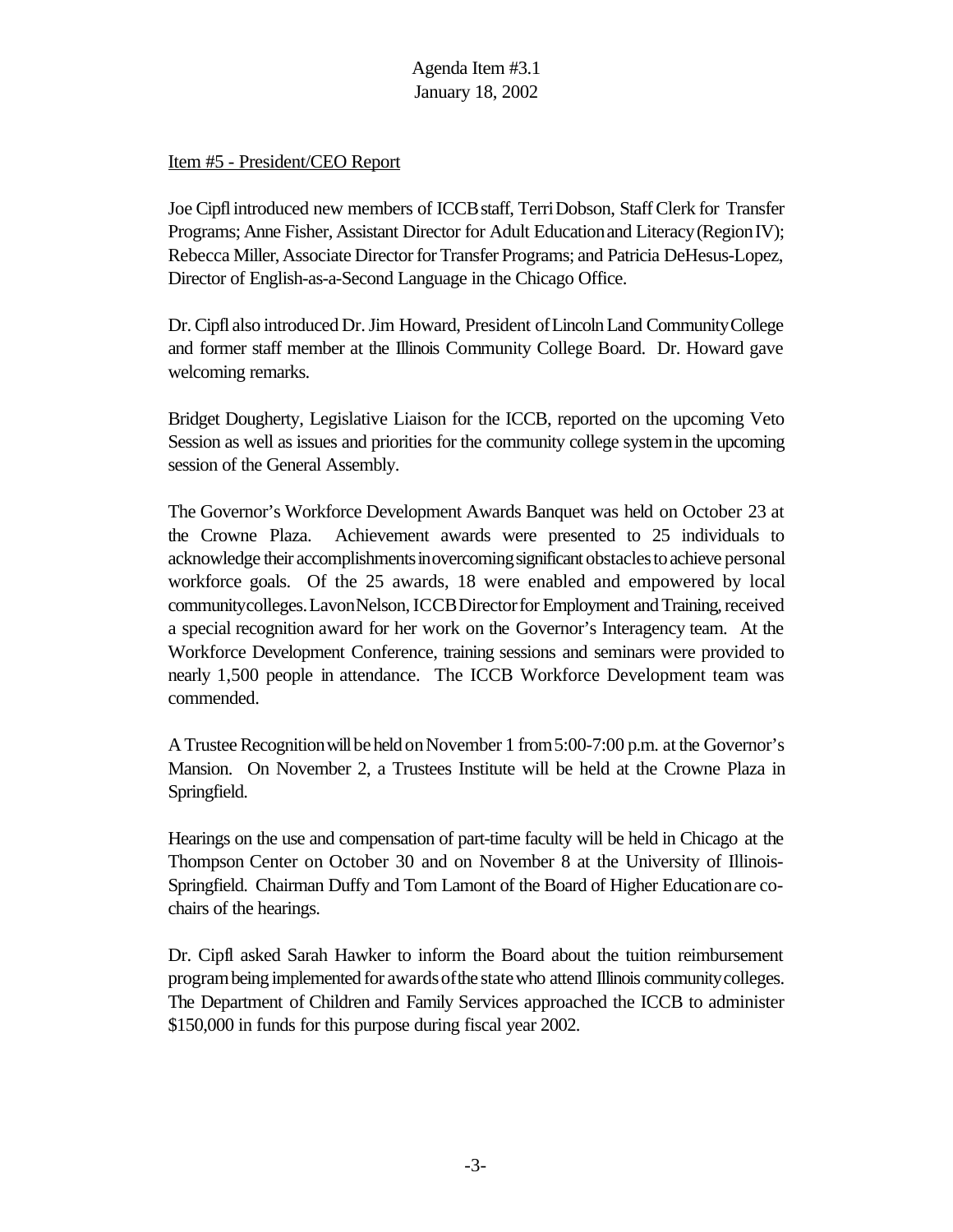#### Item #6 - Fiscal Year 2003 Illinois Community College System Budget Request

Don Wilske presented the fiscal year 2003 budget request for the Illinois Community College System.

James Berkel made the following motions, which were seconded by Inez Galvan:

Item #6.1 - Fiscal Year 2003 Community College System Operating Budget **Request** 

The Illinois Community College Board hereby:

- 1. Approves the Fiscal Year 2003 Community College System Operating Budget Request for grants to colleges and other community college grants administered by the ICCB office as presented in the attached Table 1;
- 2. Authorizes the submission of the request to the Illinois Board of Higher Education; and
- 3. Authorizes its President/CEO, with concurrence of the Chair, to make necessary adjustments and reallocations based on information received subsequent to approval of this budget request.

### Item #6.2 - Fiscal Year 2003 Capital Budget Request

The Illinois Community College Board hereby:

- 1. Approves the Fiscal Year 2003 Capital Budget Request for the Illinois Community College System as presented in the attached Table 1;
- 2. Authorizes the submission of the request to the Illinois Board of Higher Education; and
- 3. Authorizes its President/CEO, with concurrence of the Chair, to make technical adjustments to the request if more refined data become available.

Item #6.3 - Fiscal Year 2003 Adult Education and Family Literacy System Operating Budget Request

The Illinois Community College Board hereby: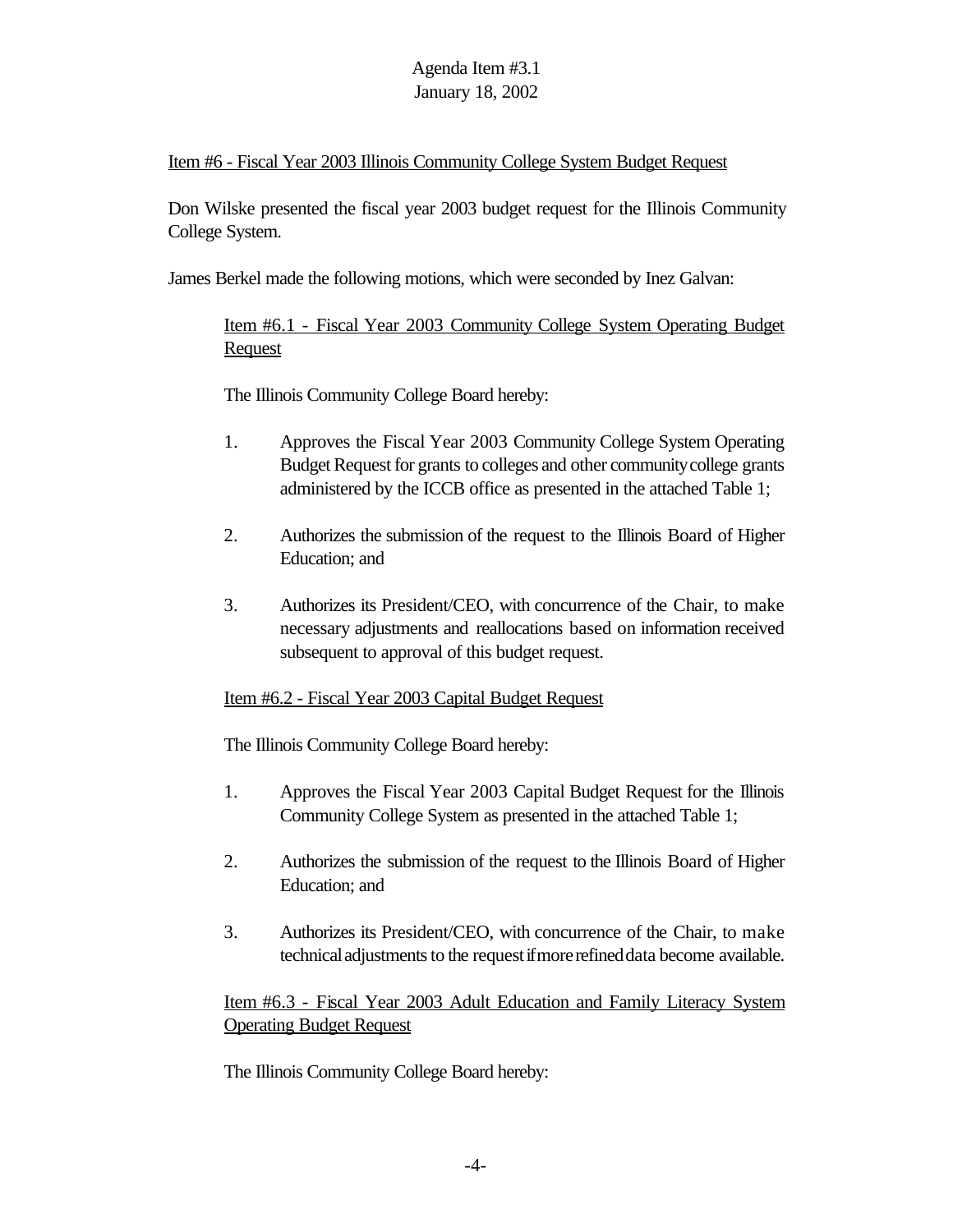- 1. Approves the Fiscal Year 2003 Adult Education and Family Literacy System Operating Budget Request for grants to approved adult education providers administered by the ICCB as presented in the attached Table 1;
- 2. Authorizes the submission of the request to the Illinois Board of Higher Education; and
- 3. Authorizes its President/CEO, with concurrence of the Chair, to make necessaryadjustments and reallocations based uponinformationreceived subsequent to approval of this budget request.

Item #6.4 - Fiscal Year 2003 Community College Career and Technical Education System Operating Budget Request

The Illinois Community College Board hereby:

- 1. Approves the Fiscal Year Community College Career and Technical Education System Operating Budget Request for grants to community colleges as presented in the attached Table 1;
- 2. Authorizes the submission of the request to the Illinois Board of Higher Education; and
- 3. Authorizes its President/CEO, with concurrence of the Chair, to make necessaryadjustments and reallocations based uponinformationreceived subsequent to approval of this budget request.

### Item #6.5 - Fiscal Year 2003 Office Operating Budget Request

The Illinois Community College Board approves the Fiscal Year 2003 Office Operating Budget Request as presented in Table 1 and gives authority to its President/CEO, with concurrence of the Chair, to make adjustments as needed.

The motion was approved by roll call vote. Voting aye were James Berkel, Inez Galvan, Laurna Godwin, Joseph Neely, Gwendolyn Rogers, James Zerkle, and Edward Duffy. Student vote: Yes. There were no dissenting votes.

#### Item #7 - Program Accountability

Laurna Godwin made the following motions, which were seconded by James Berkel, as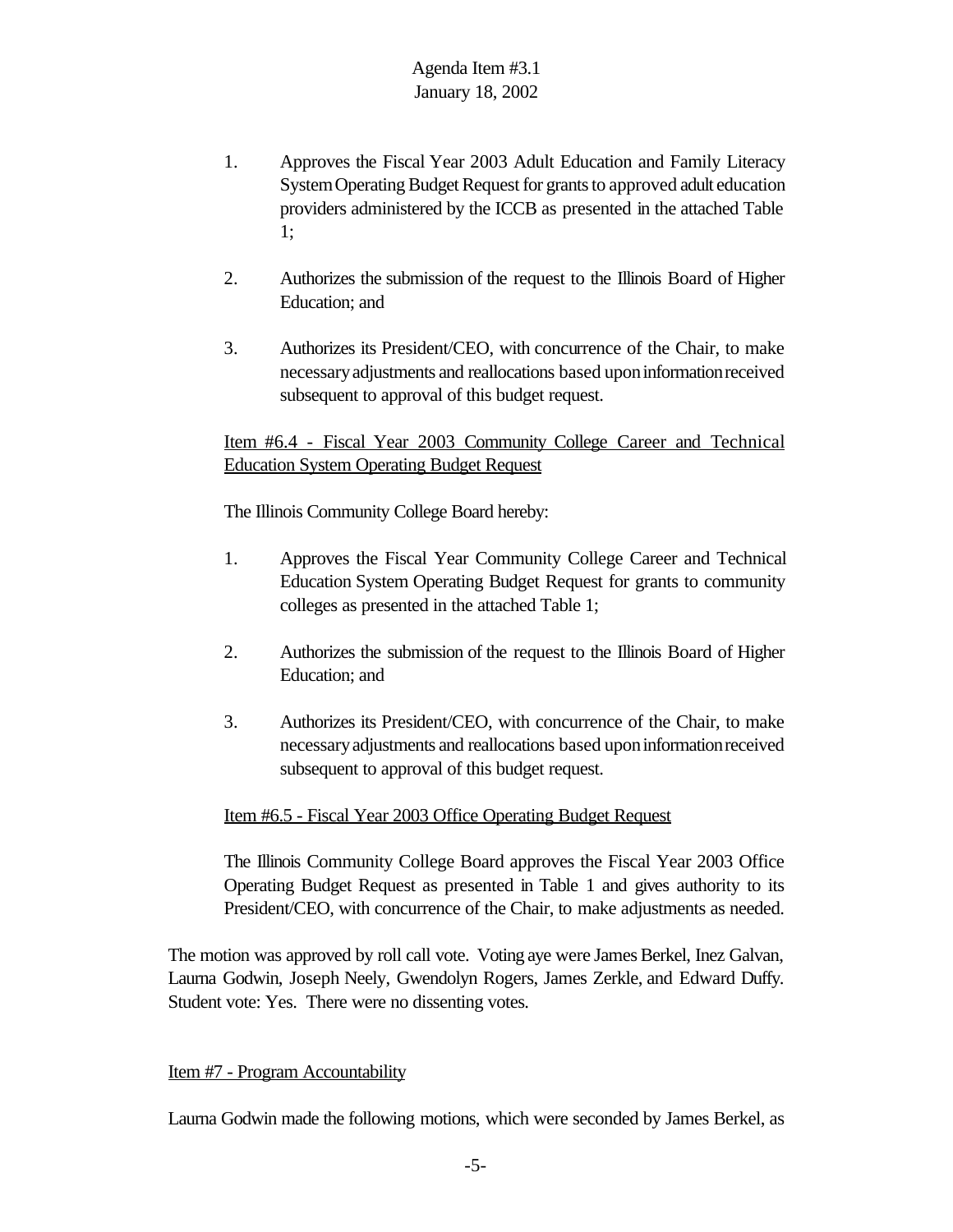follows: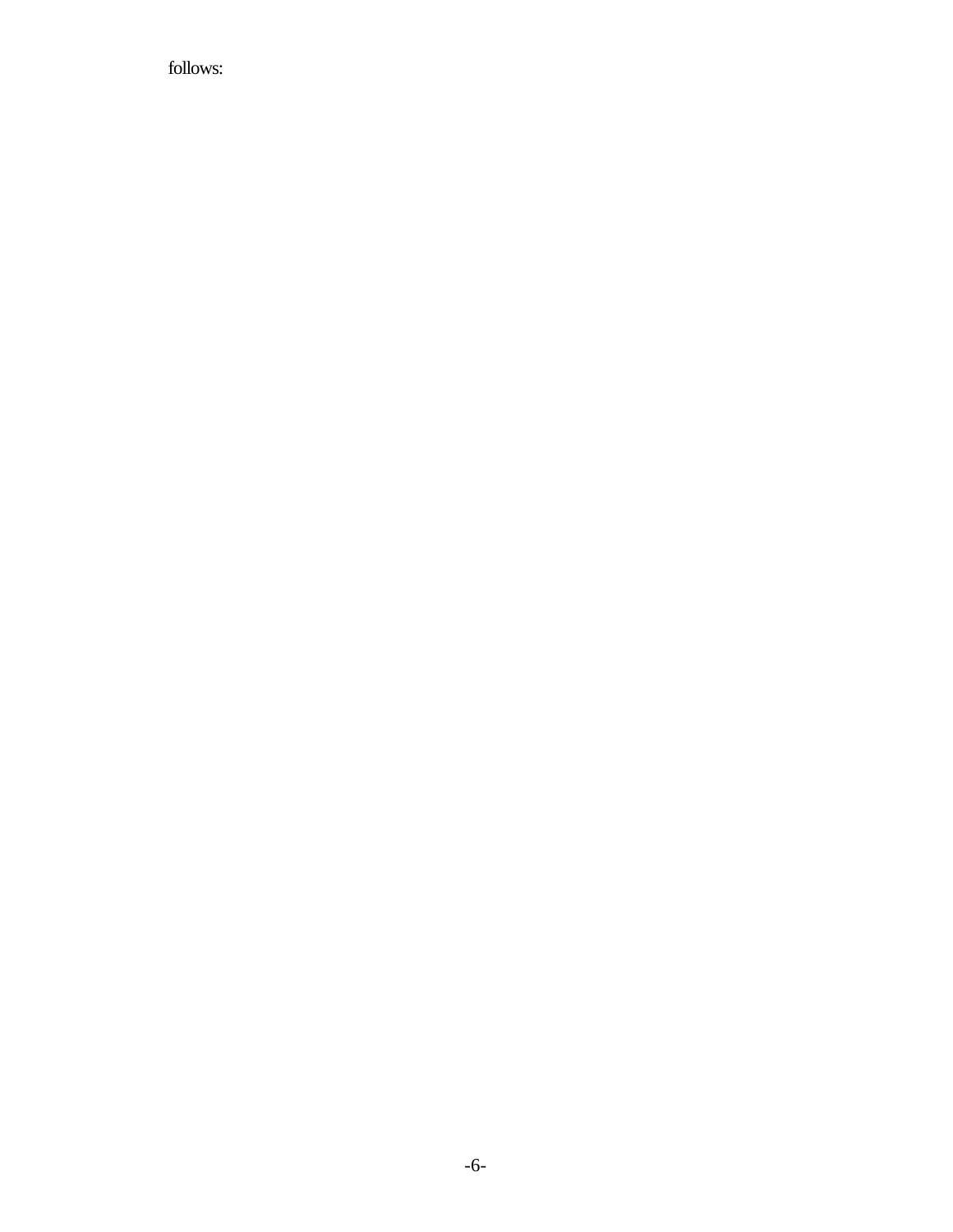Item #7.1 - Follow-Up Study of Fiscal Year 2000 Occupational Program **Graduates** 

The Illinois Community College Board hereby endorses the recommendations contained in the *2001 Follow-up Study of Fiscal Year Occupational Program Graduates* and asks its President/CEO to implement these recommendations.

Item #7.2 - Accountability and Productivity in the Illinois Community College System - Fiscal Year 2001

The Illinois Community College Board hereby endorses the recommendations contained inthe reported entitled*Accountability andProductivityinthe Illinois Community College System - Fiscal Year 2001* and asksits President/CEO to implement these recommendations.

The motion was approved by unanimous voice vote.

Item #7.3 - Program Accountability Issues

Five issue areas were identified for further review while conducting studies on the *Occupational Follow-up Study* and the *Accountability and Productivity in Illinois CommunityColleges*reports. The five issues cited were:**Occupational Programs Leading to Positions with Relatively Low Pay, Unrelated Employment, Employment Levels, Teacher Shortage, and Program Completion**. Staff members Virginia McMillan, Scott Parke, and Carol Lanning led Board discussion on these issues and requested direction from the Board for the coming year in regard to these issue areas.

\* \* \* \* \*

The Board responded that they would like more involvement in similar issues. Therefore, the Board will consider more in-depth work sessions rather than the currently scheduled formal meetings.

\* \* \* \* \*

Item #8 - Advisory Organizations

Item #8.1 - Illinois Community College Faculty Association

Leo Welch reported that the ICCFA's Annual Teaching/Learning Conference is scheduled for November 1-2, 2001, at the Springfield Renaissance.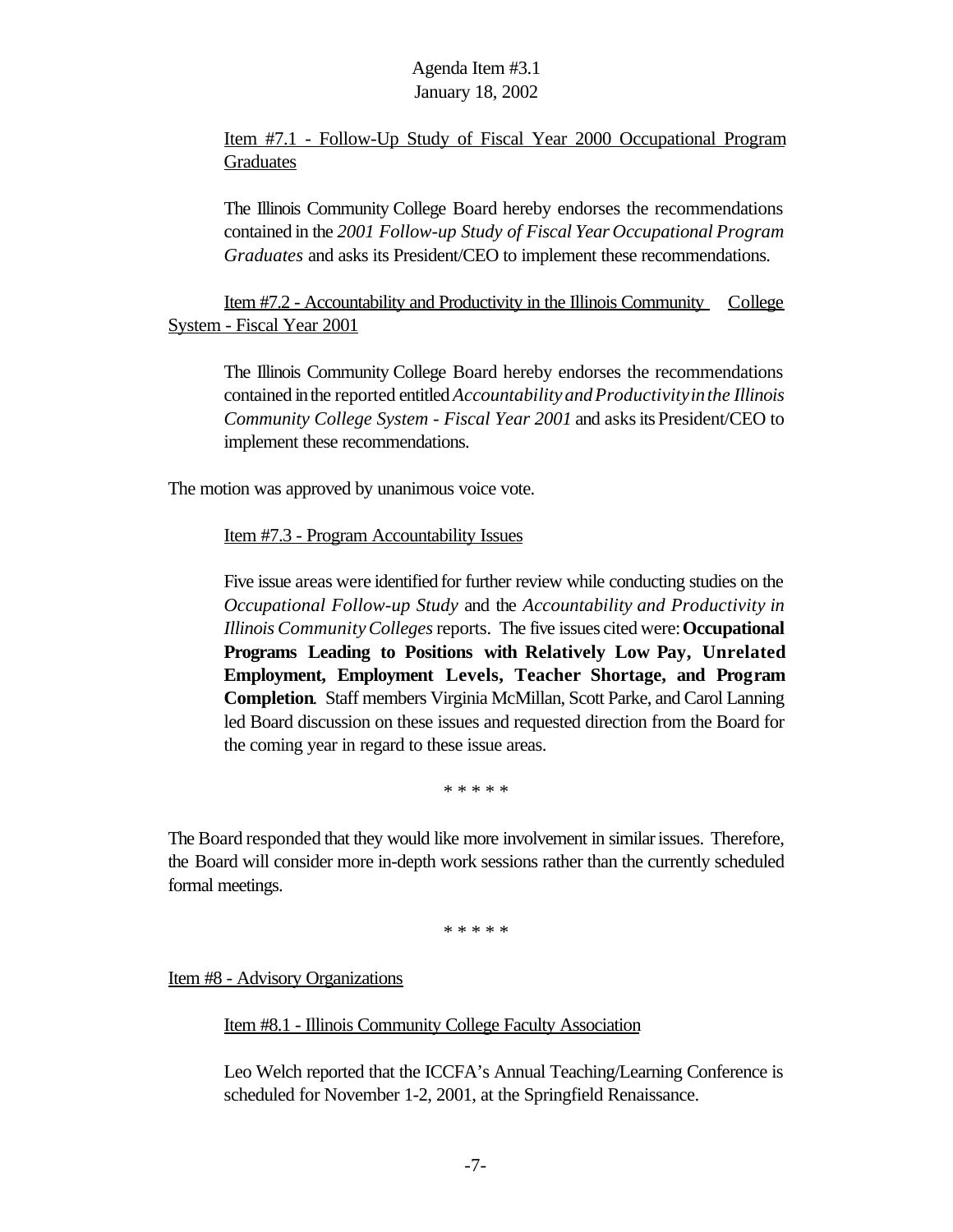Mr. Welch also reported that Campus Equity Week will be recognized this weekend through November 4. Coalition among faculty groups throughout the United States and Canada will focus on adjunct/part-time faculty issues in higher education. The Illinois Board of Higher Education is conducting two hearings on part-time and nontenure-track faculty.

At the October 2 meeting of the Board of Higher Education in Lisle, two major reports were made, one report was issued by the Commission on Persistence in Degree Completion and the success of students, and the second report addressed improving college ratings in Illinois. Mr. Welch plans to have ask the Faculty Association to endorse both of these reports.

The National Education Association issued in the past another report in which curriculum is recommended to high school students to prepare these students for college. Suffice it to say, the report was issued in 1892. Things have not changed.

#### Item #8.2 - Student Advisory Committee

Dawood Nagda reported that in response to the terrorist attack on September 11, the ICCB Student Advisory Committee, along with Phi Theta Kappa, has organized a 911 Relief Drive. Pledges of \$120,000 have been made from 25 of the 48 community colleges to send to the Red Cross. Fund raising efforts will continue, and the community colleges are to be commended for their efforts.

The Student AdvisoryCommittee willmeet in November and Dawood willreport at that time on today's meeting. Also in November, Sarah Hawker will address the students on transfer issues.

Upon the conclusion of Dawood's remarks, Chairman Duffy asked Dawood to extend to the students the ICCB's appreciation for their fund-raising efforts.

#### Item #8.3 - Illinois Community College Trustees Association

Mike Monoghan reported on activities of the ICCTA over the last few weeks, including the April election of 39 new community college trustees to 39 boards throughout the state.

On October 18, a New Trustees Seminar was held in Springfield. JoeCipfl and Zelema Harris participated in the seminar.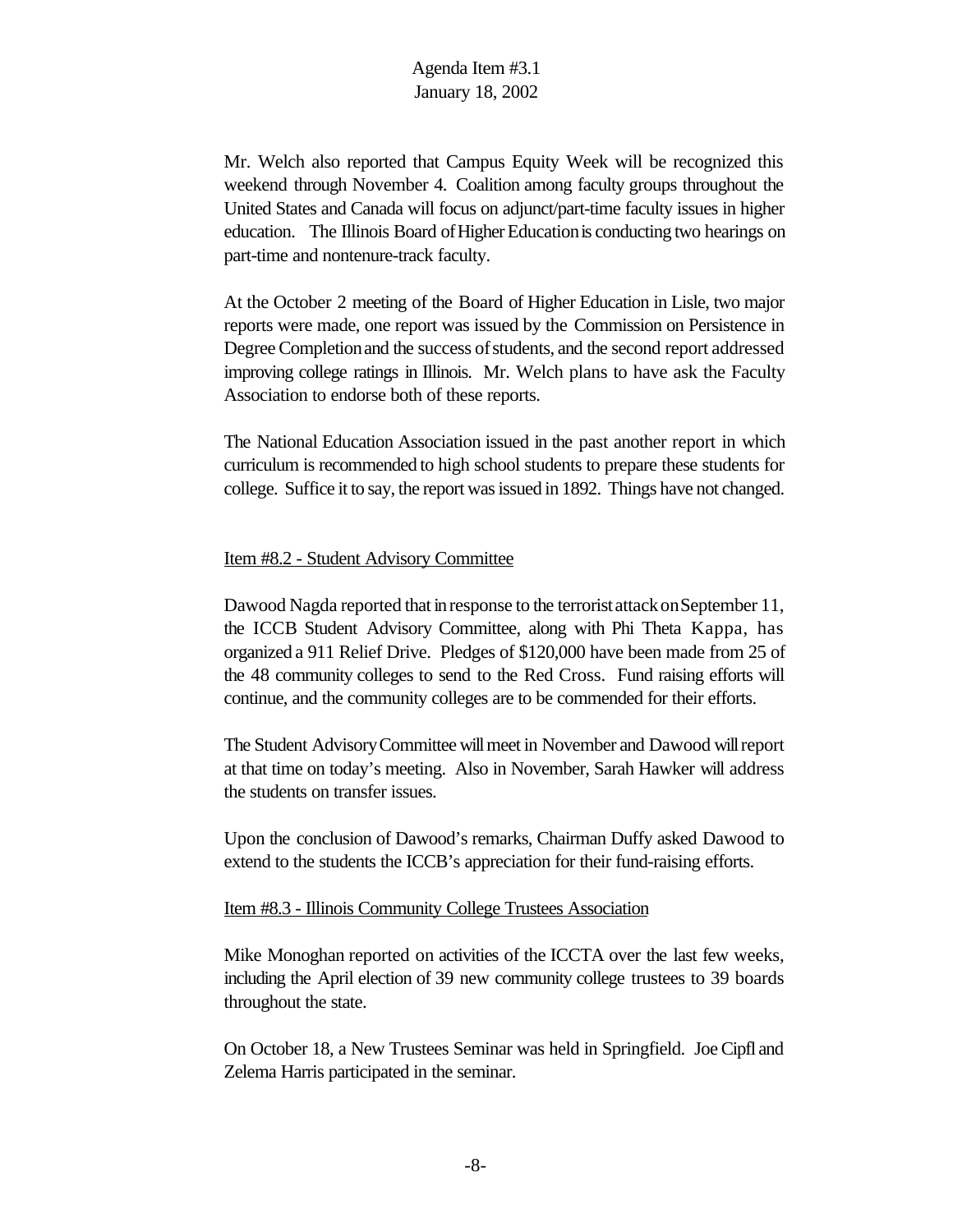On November 9-10 in Chicago, the Trustees will meet and develop a legislative agenda for the 2002 Session. In January 2002, the trustees will do bill drafting for submission to the General Assembly.

On November 1-2, a Trustees Institute will be held to inform members of the General Assembly on higher education issues.

The Education Committee of the Senate will meet at the College of DuPage and COD President Murphy will report on this event in the following item.

#### Item #8.4 - Presidents Council

Mike Murphy reported the Council commends the Illinois Community College Board for next year's budget recommendation forthe community college system and the presidents will await the final decision.

Dr. Murphy also reported on the system's current situation of having MAP funds exhausted for the year.

The Education Committee of the Senate met at the College of DuPage on October 25 with plans to introduce a bill to change language in HB 1720. Nearly 100 people addressed the issue. The bill may not come out in the Veto Session, but will come out in the Spring Session.

#### Item #9 - Consent Agenda

Gwendolyn Rogers made a motion to approve the following items, which was seconded by Laurna Godwin:

#### Item #9.1 - Minutes of the September 21, 2001 Meeting

The Illinois Community College Board hereby approves the minutes of the September 21, 2001 meeting as recorded.

Item #9.2 - New Units of Instruction

The Illinois Community College Board hereby approves the following new units of instruction for the community colleges listed below: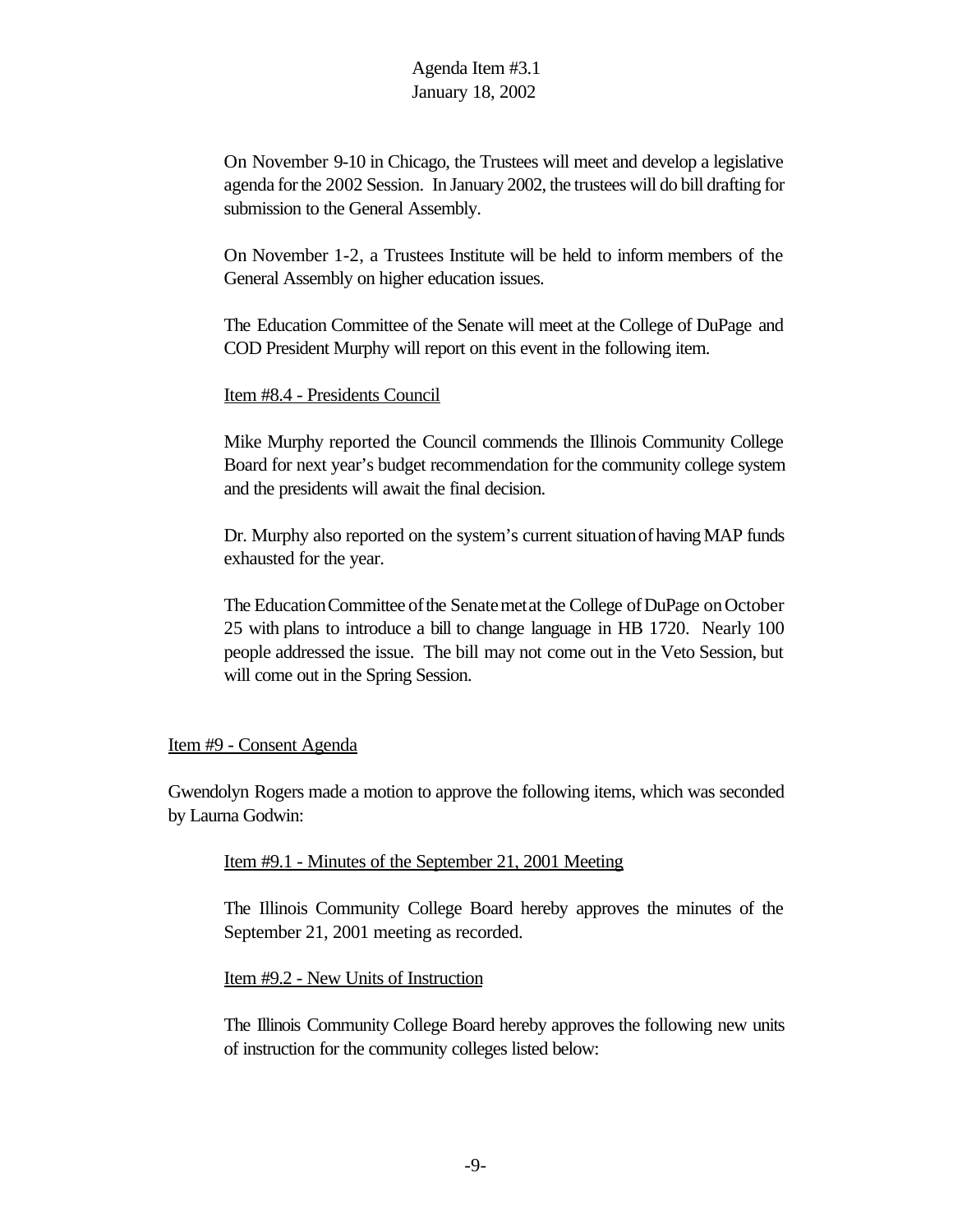#### **PERMANENT PROGRAM APPROVAL**

Illinois Central College

• General Motors-Automotive Service Excellence AAS degree (72 semester credit hours)

Heartland Community College

• Electrician Apprenticeship AAS degree (66 semester credit hours)

**The following college was approvedto offerprograms onatemporary basis for a period of two years and now requests permanent approval of the following programs.**

Rock Valley College

• Practical Nursing Certificate (36 semester credit hours)

#### **TEMPORARY PROGRAM APPROVAL**

Southern Illinois Collegiate Common Market

• IBEW Professional Inside Wiremen AAS degree (67-69 semester credit hours)

# *INFORMATION ONLY - BASIC CERTIFICATE APPROVAL - Basic certificates have been approved on behalf of the Illinois Community College Board by the President/CEO since the last Board meeting.*

*Illinois Eastern Community Colleges*

*• Psychiatric Rehabilitation Certificate (14 semester credit hours)*

Item #9.3 - ICCB Statutory Responsibilities for Community College Recognition Evaluation and Approval

The Illinois Community College Board hereby grants a status of "recognition continued" to the following districts:

> Danville Area Community College, District #507 Triton College, District #504 Waubonsee Community College, District #516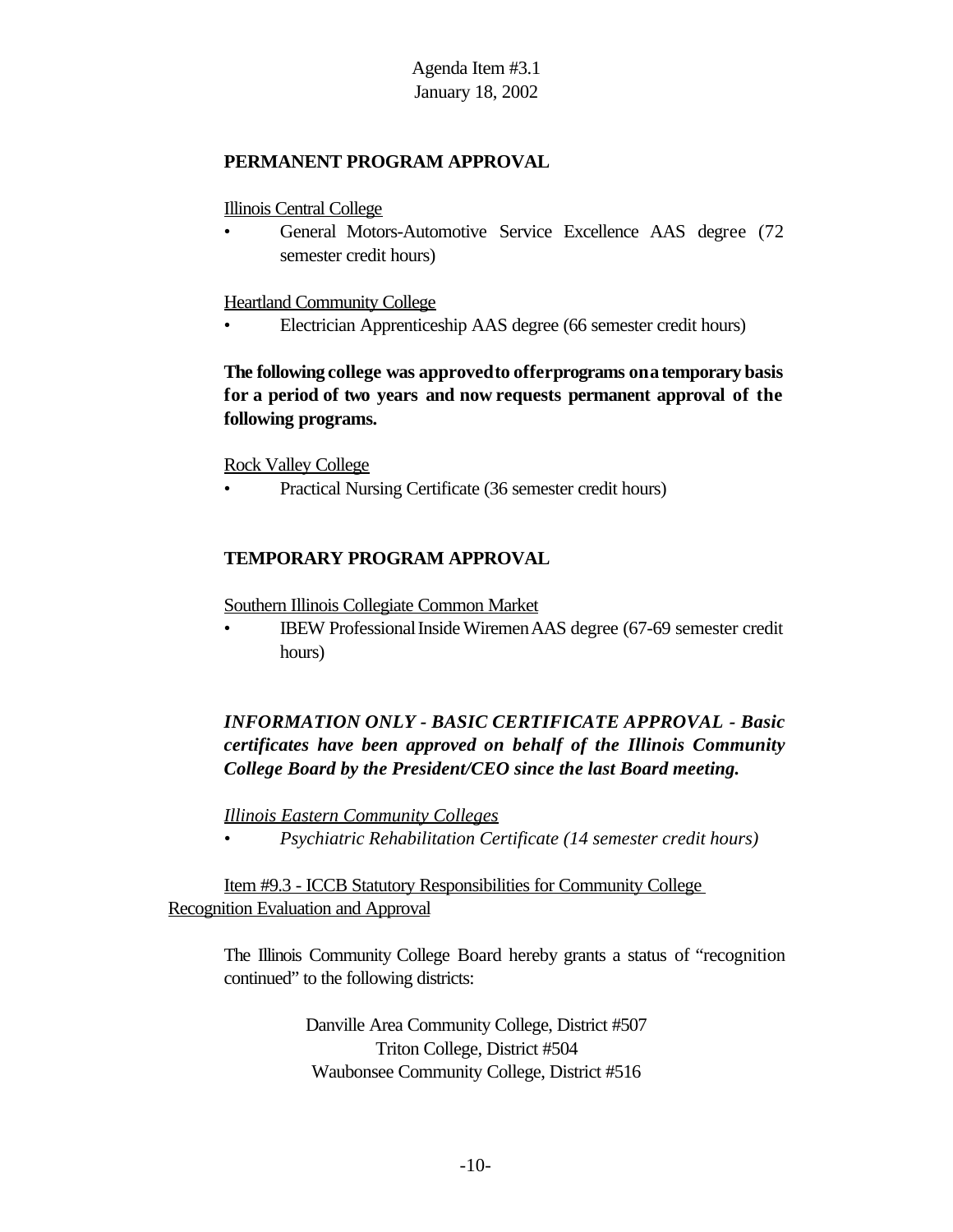Item #9.4 - Proposed Amendments to Illinois Community College Board Rules concerning Reasonable and Moderate Extensions (Final Approval)

The Illinois Community College Board hereby adopts and approves the following amendments to the *Administrative Rules of the Illinois Community College Board* and authorizes its President/CEO to process these amendments in accordance with the Illinois Administrative Procedures Act.

### SUBPART C: PROGRAMS

### **Section 1501.302 Units of Instruction, Research, and Public Service**

- a) Approval of New Units of Instruction. Each proposed new unit of instruction shall be submitted to the ICCB for approval. The criteria for approval of new units of instruction, which also apply to existing programs offered by community colleges are:
	- 1) Mission and Objectives.
		- A) The objectives of the unit of instruction are consistent with the mission of the college as set forth in Section 1-2(e) of the Public Community College Act.
		- B) The objectives of the unit of instruction are consistent with what the title of the unit of instruction implies.
	- 2) Academic Control.
		- A) The design, conduct, and evaluation of the unit of instruction are under the direct and continuous control of the college's established processesfor academic planning and quality maintenance, and clear provision is made for ensuring a high level of academic performance of faculty and students.
		- B) The admission, course placement, and graduation requirements for the unit of instruction are consistent with the stated objectives of the unit of instruction and with Section 3-17 of the Act where applicable.
	- 3) Curriculum. The content of the curriculum ensures that the objectives of the unit of instruction will be achieved.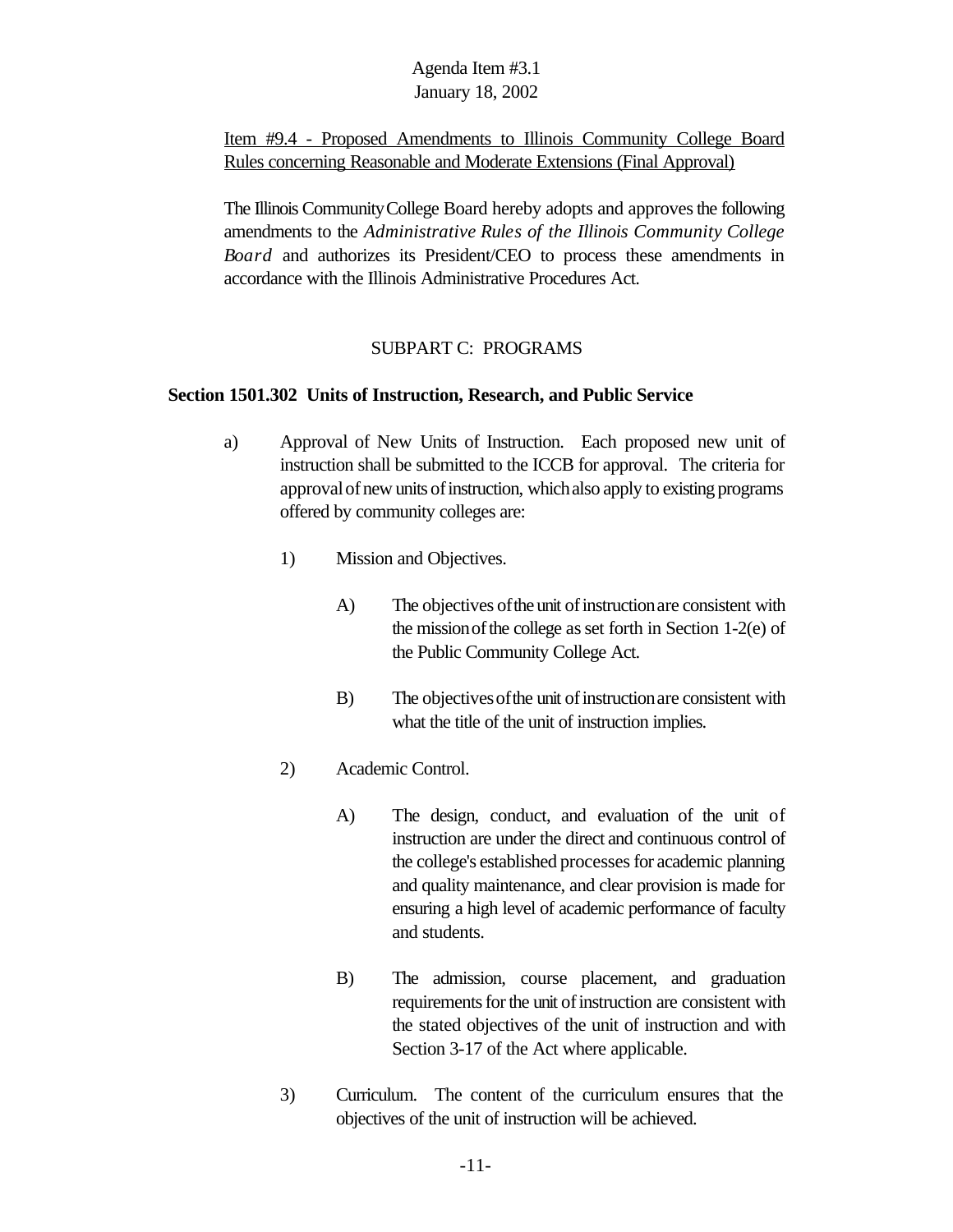- A) The range of total number of credit hours required for completion of an associate degree curriculum shall be within the following parameters:
	- i) For the Associate in Arts degree and the Associate in Science degree, a total requirement of not less than 60 semester credit hours nor more than 64 semester credit hours or the quarter credit hour equivalent;
	- ii) For the Associate inFine Arts and the Associate in Engineering Science degree, a total requirement of not less than 60 semester credit hours nor more than 68 semester credit hours or the quarter credit hour equivalent;
	- iii) For the Associate in Applied Science degree, a total requirement of not less than 60 credit hours nor more than 72 semester credit hours or the quarter credit hour equivalent, except in such occupational fields in which accreditation or licensure by a state or national organization requires additional coursework; and
	- iv) For the Associate in General Studies degree, a total requirement of not less than 60 semester credit hours nor more than 64 semester credit hours or the quarter credit hour equivalent.
- B) Each associate degree curriculum shall include a specific generaleducationcomponent consisting of coursework in communication, arts and humanities,socialand behavioral sciences, and mathematics and science within the following parameters:
	- i) For the Associate in Arts degree and the Associate in Science degree, the general education component required will represent at least 37 semester credit hours or the quarter hour equivalent for completion;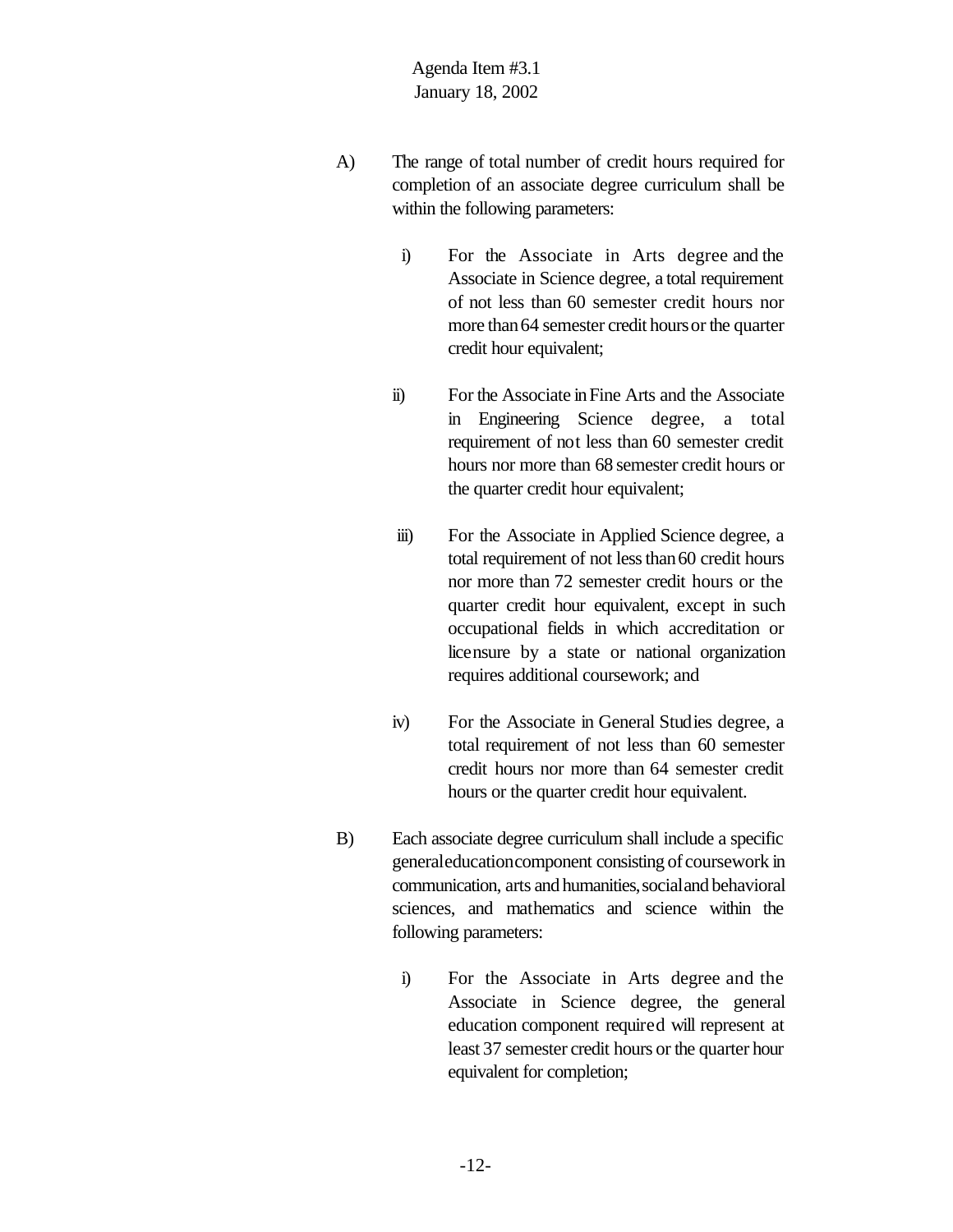- ii) For the Associate in Fine Arts degree, the general education component required will represent at least 25 semester credit hours or the quarter hour equivalent for completion;
- iii) For the Associate in Engineering Science degree, the general education component required will represent at least 19 semester credit hours 9or the quarter hour equivalent for completion;
- iv) For the Associate inApplied Science degree, the general education component required will represent at least 15 semester credit hour or the quarter hour equivalent for completion; and
- v) For the Associate in General Studies degree, the general education component required will represent no less than 20 semester credit hours or the quarter hour equivalent for completion.

### 4) Faculty and Staff.

- A) The academic preparation and experience of faculty and staff ensure that students receive education consistent with the objectives of the unit of instruction.
- B) The involvement of faculty in the unit of instruction is sufficient to cover the various fields of knowledge encompassed by the curriculum, to sustain scholarship appropriate to the unit of instruction, and to ensure curriculum continuity.
- C) Support personnel, including counselors, administrators, clinical supervisors, and technical staff, have the educational background and experience necessary to carry out their assigned responsibilities.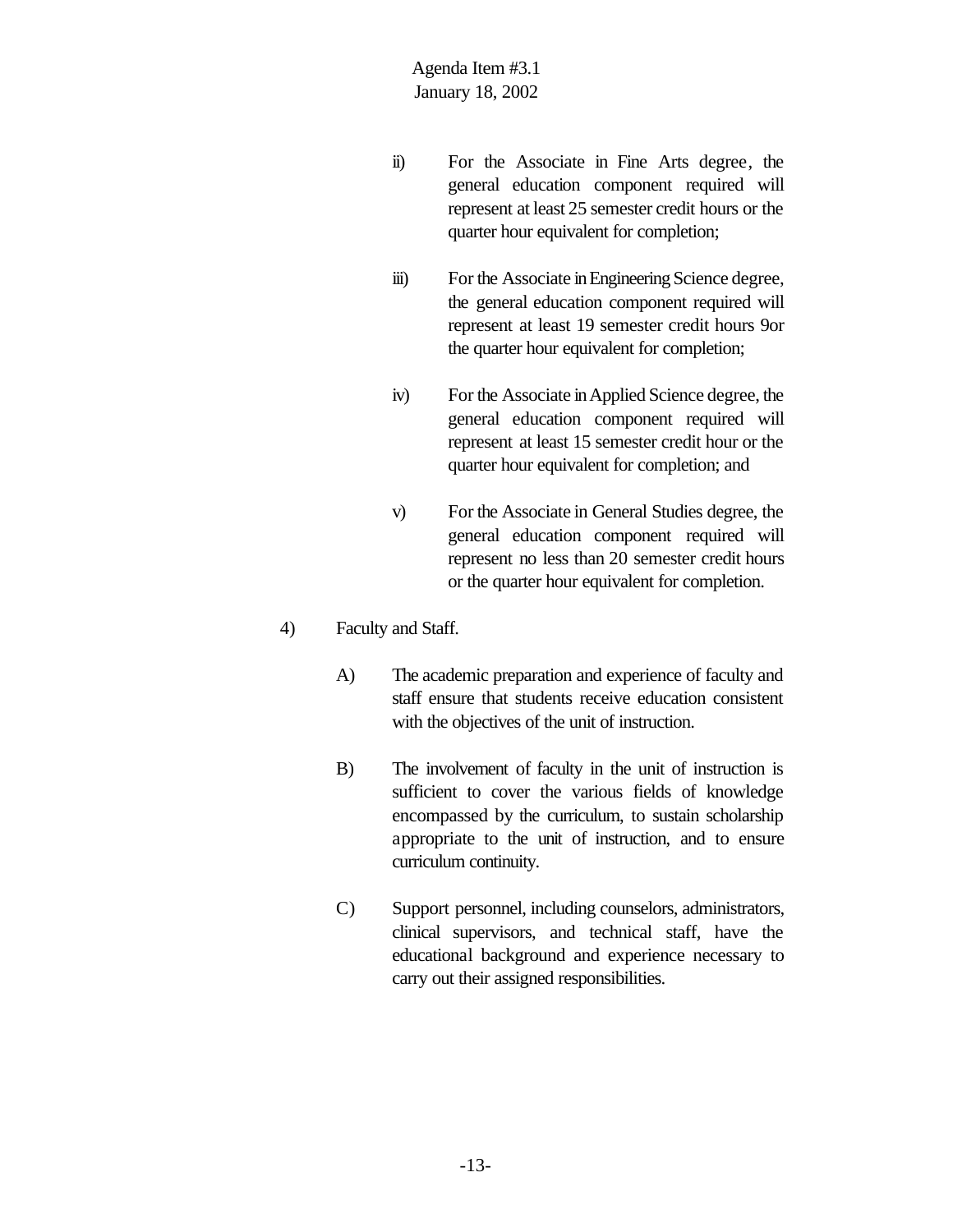- 5) Support Services.
	- A) Facilities, equipment, and instructional resources (e.g., laboratory supplies and equipment, instructional materials, computation equipment) necessary to provide quality instruction will be available and maintained.
	- B) Library holdings and acquisitions necessary to support quality instruction and scholarship are available, accessible, and maintained.
	- C) Provision is made for the guidance and counseling of students, the evaluation of student performance, the continuous monitoring of progress of students toward their degree or certificate objectives, the placement of completers of the unit of instruction, and appropriate academic recordkeeping.
- 6) Financing.
	- A) The financial commitments to support the unit of instruction are sufficient to ensure that the stated objectives can be attained and that the faculty, staff, and support services necessary to offer the unit of instruction can be acquired and maintained.
	- B) Projections of revenues necessary to support the unit of instruction are based upon supportable estimates of general revenue, student tuition and fees, private gifts, and/or governmental grants and contracts.
- 7) Public Information.

The information that the college provides to students and the public accurately describes: the unit of instruction offered; the objectives of the unit of instruction; length of the unit of instruction; residency requirements, if any; schedule of tuition, fees, and all other charges and expenses necessary for completion of the unit of instruction; cancellation and refund policies; and such other material facts concerning the college and the unit of instruction as are likely to affect the decision of the student to enroll.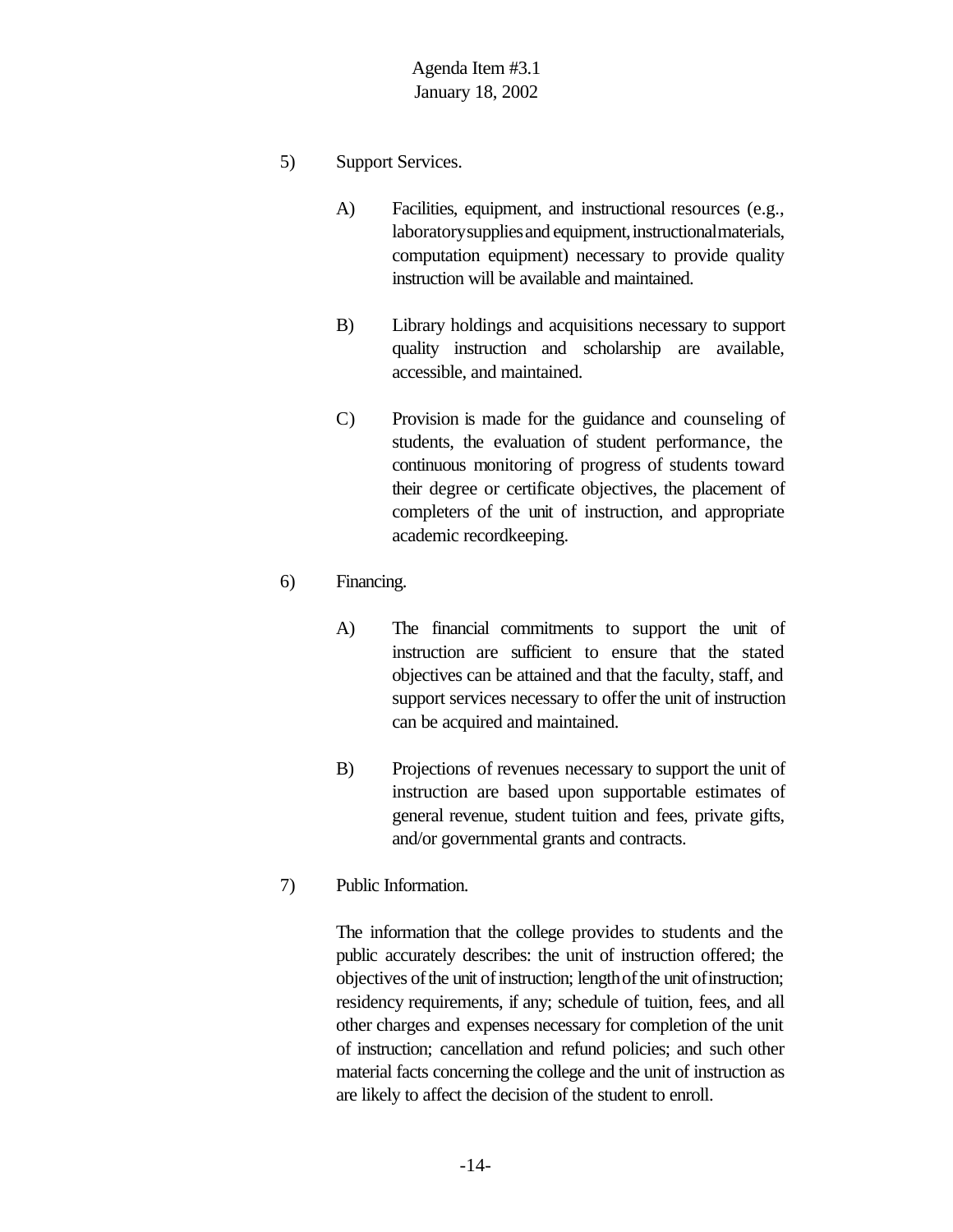- 8) Accreditation and Credentialing.
	- A) Appropriate steps have been taken to ensure that accreditation of the proposed new unit of instruction will be granted in a reasonable period of time.
	- B) The proposed new unit will provide the skills required to obtain individual credentialing (certification, licensure, registration) needed for entry into an occupation as specified in the objectives of the proposed new unit of instruction.
- 9) Program Needs and Priorities.
	- A) The unit of instruction must be educationally and economically justified based on the educational priorities and needs of the citizens of Illinois and the college's district.
	- B) The unit of instruction meets a need that is not currently met by units of instruction which are offered by other institutions in the district.
- b) Approval of New Administrative Units of Research or Public Service. An application for approval of each proposed new administrative unit of research or public service shall be submitted to the ICCB on forms provided by the ICCB. The criteria for approval of new administrative units of public service or research are:
	- 1) The proposed new administrative unit shall be authorized by the board of trustees.
	- 2) The objectives of the proposed new administrative unit are consistent with the mission of the college [see Section 1-2(e) of the Act].
	- 3) The proposed new administrative unit shall meet a district's need to deliver a public service or research program which cannot be met through the district's current structure as indicated by an organizational chart.
	- 4) The proposed new administrative unit shall administer at least one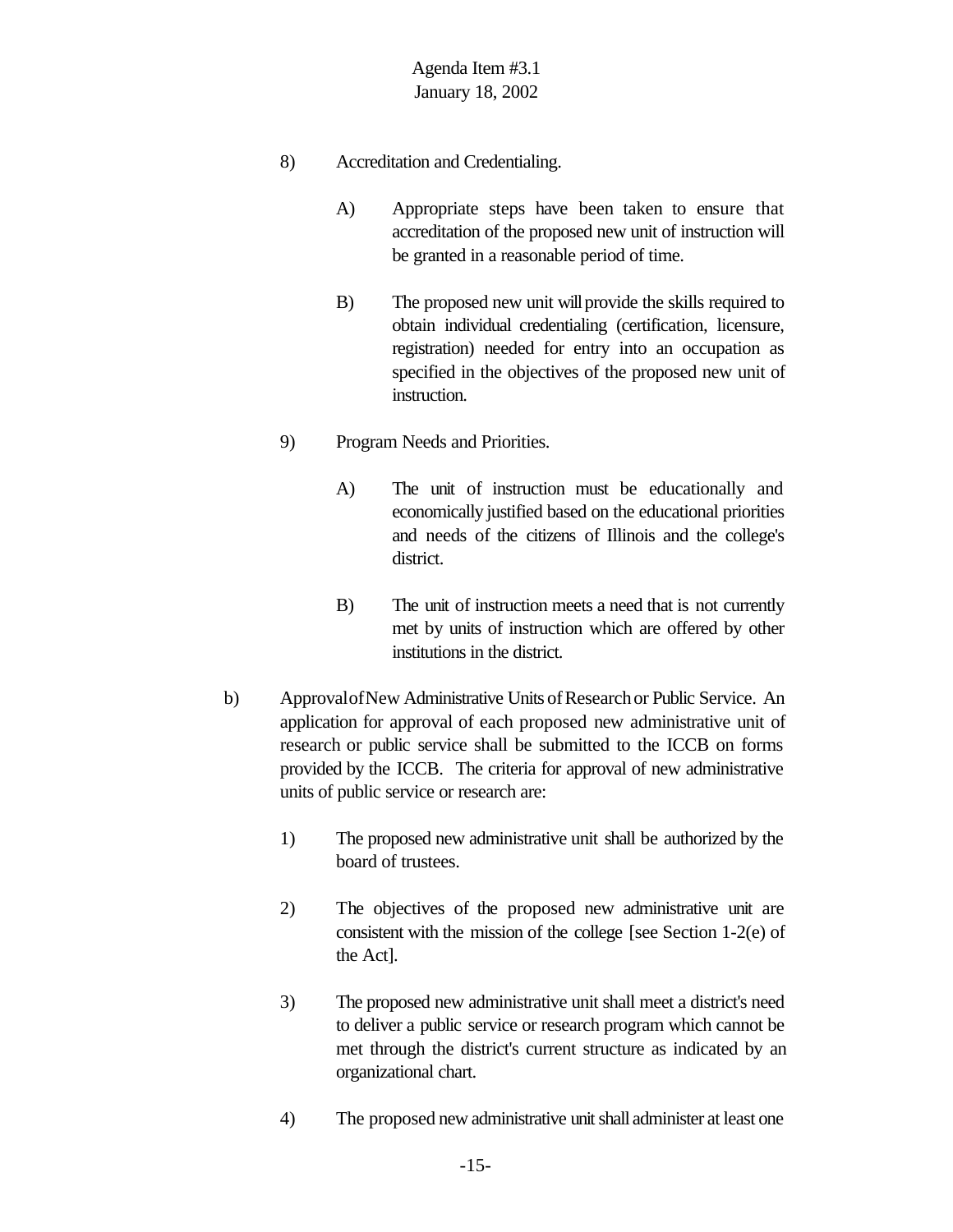public service or research program.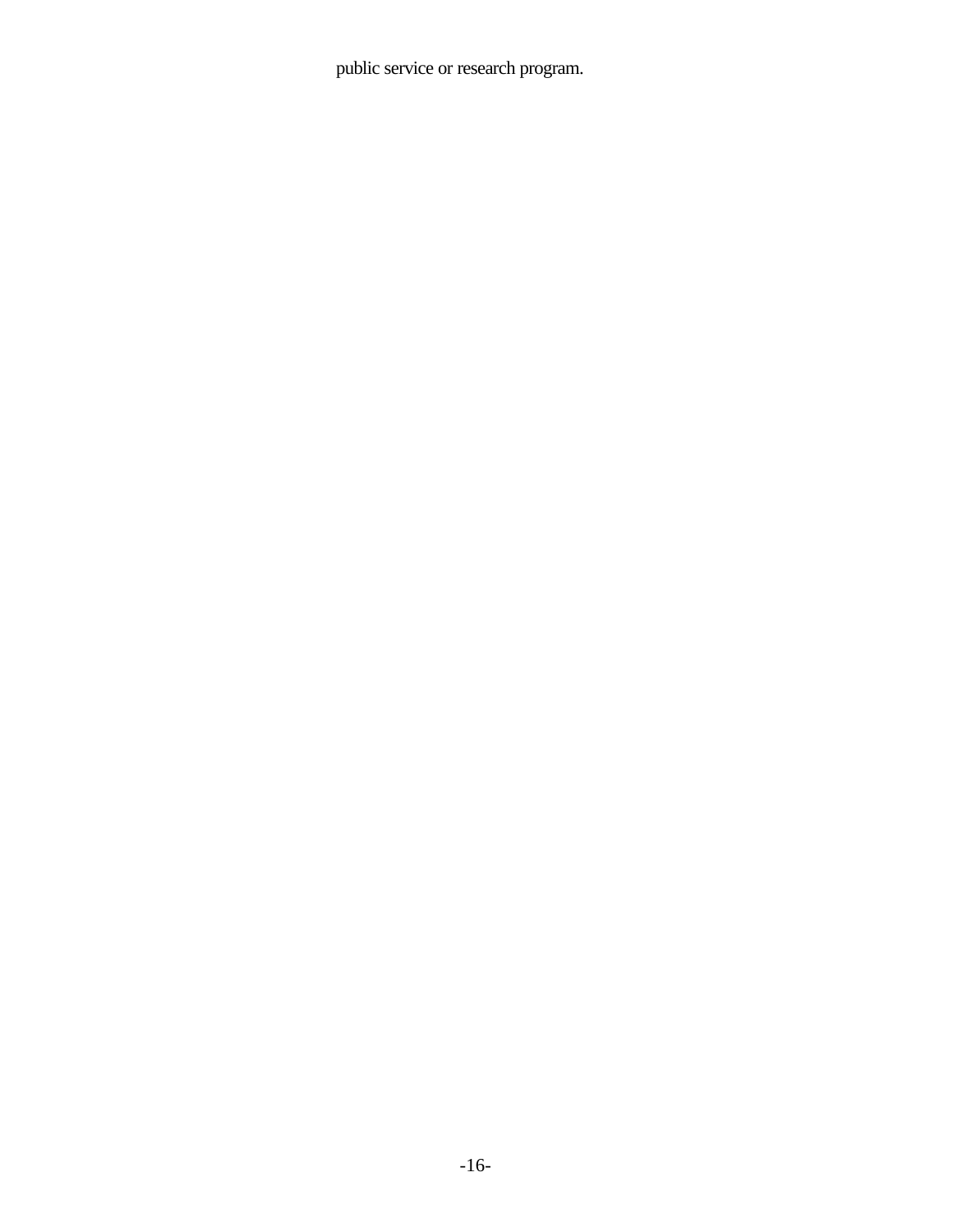- 5) The needs assessment demonstrates that the demand for the public service or research program to be administered by the proposed new unit shall be continuous for at least three years.
- 6) The district shall provide evidence that the resources for the facilities, equipment and materials, and staff necessaryto provide a quality program or service shall be made available to the proposed new administrative unit.
- c) Withdrawal. An approved unit of instruction, public service, or research may be withdrawn by the college when it decides to suspend operation of the unit. The withdrawal request shall be reported on forms supplied by the ICCB.
- d) Reasonable and Moderate Extensions.
	- 1) An approved unit of instruction, public service, or research may be modified by the college within the parameters listed in subsection (d)(2) through (4). The college shall notify the ICCB of such extensions on forms provided by the ICCB.
	- 2) Reasonable and moderate extensions of previously approved units of instruction include:
		- A) The addition, modification, or withdrawal of courses within an approved unit of instruction which does not alter the objectives of the unit of instruction.
		- B) A change in minimum credit hours for completion of an approved unit of instruction that does not affect the instructional level of the unit of instruction.
		- C) A change in title of an approved unit of instruction that does not indicate a different objective of the unit than that previously approved.
		- D) The creation of an option (major, concentration, or specialization) within an approved unit of instruction in which:
			- i) the option created is within the same general academic discipline or occupational field as the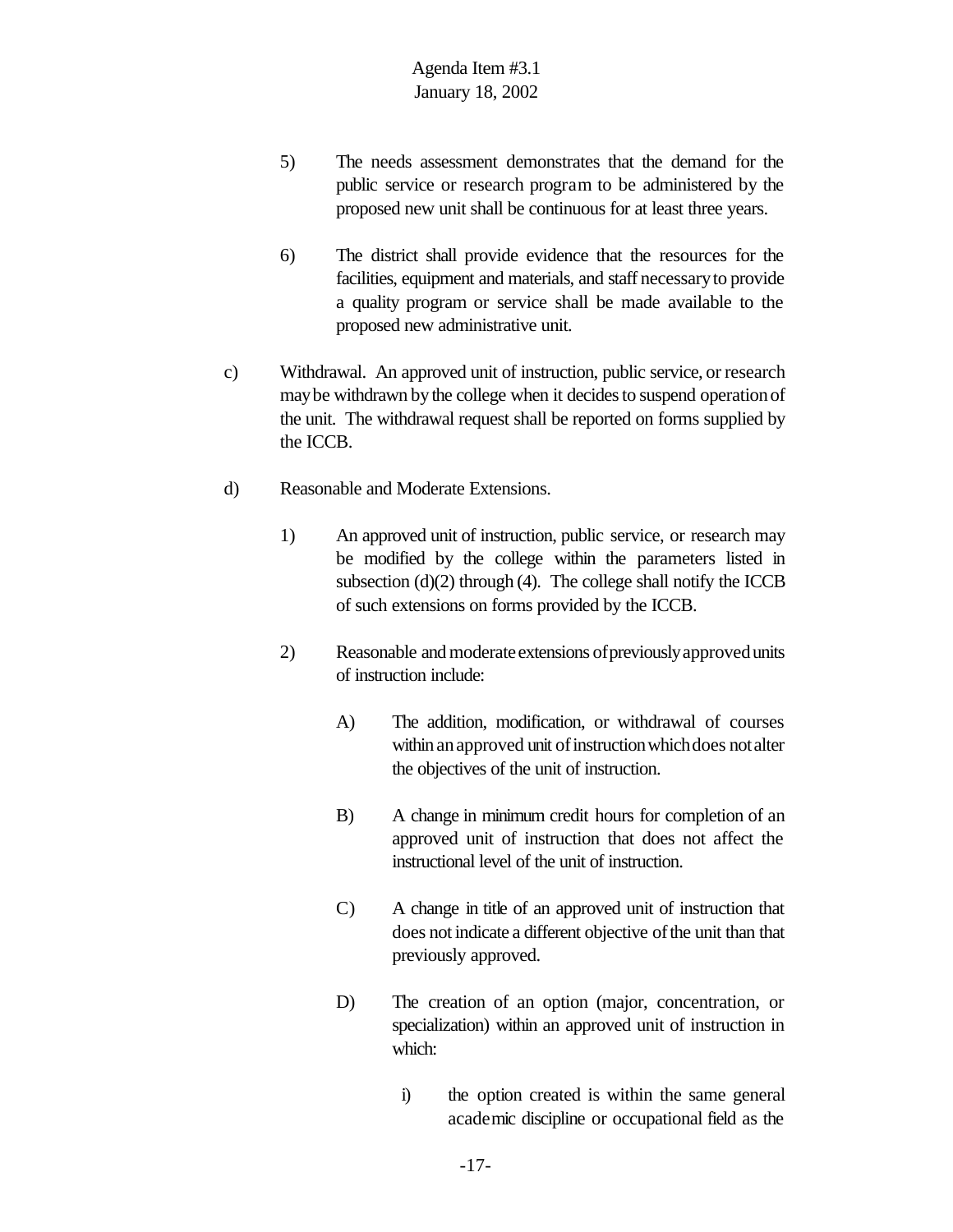previously approved unit of instruction,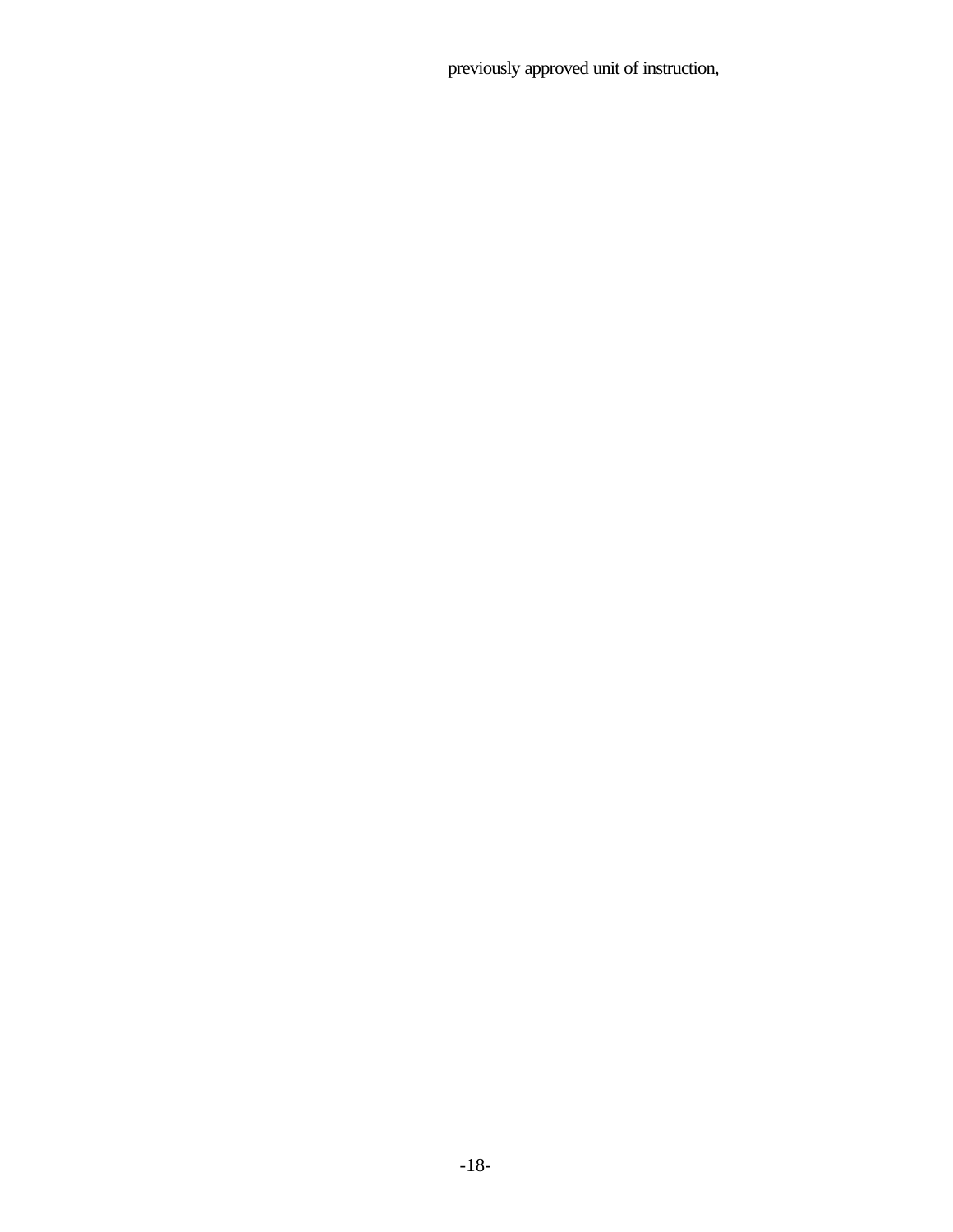- ii) the option created within a previously approved associate degree curriculum shares a common core of first-year courses with the previously approved unit of instruction, and
- iii) the option created does not substitute more than 15 semester credit hours of other courses for courses previously approved as part of an associate degree curriculum or cluster of closely related curricula; e.g., from the same four-digit CIP code or substitute more than 9 semester credit hours of other courses for courses previously approved as part of a certificate curriculum (or closely related cluster) of 30 semester credit hours or more.
- E) The creation of certificate curricula from previously approved associate degree curricula and certificate curricula, including closely related curricula; e.g., from the same four-digit CIP code, providing no more than 6 semester credit hours are substituted for certificates of up to 30 semester credit hours or no more than 9 semester credit hours are substituted in certificates of 30 semester credit hours or more.
- F) The creation of a certificate curricula of less than seven semester credit hours from previously approved associate degree curricula and certificate curriculum fromthe same two-digit CIP code.
- 3) Reasonable and moderate extensions of previously approved units of research or public service include units with an annual operating expenditure from whatever source of less than \$250,000 or an annual operating expenditure from state appropriations of less than \$50,000.
- 4) Reasonable and moderate extensions of previously approved units of administration include any administrative reorganization of a college.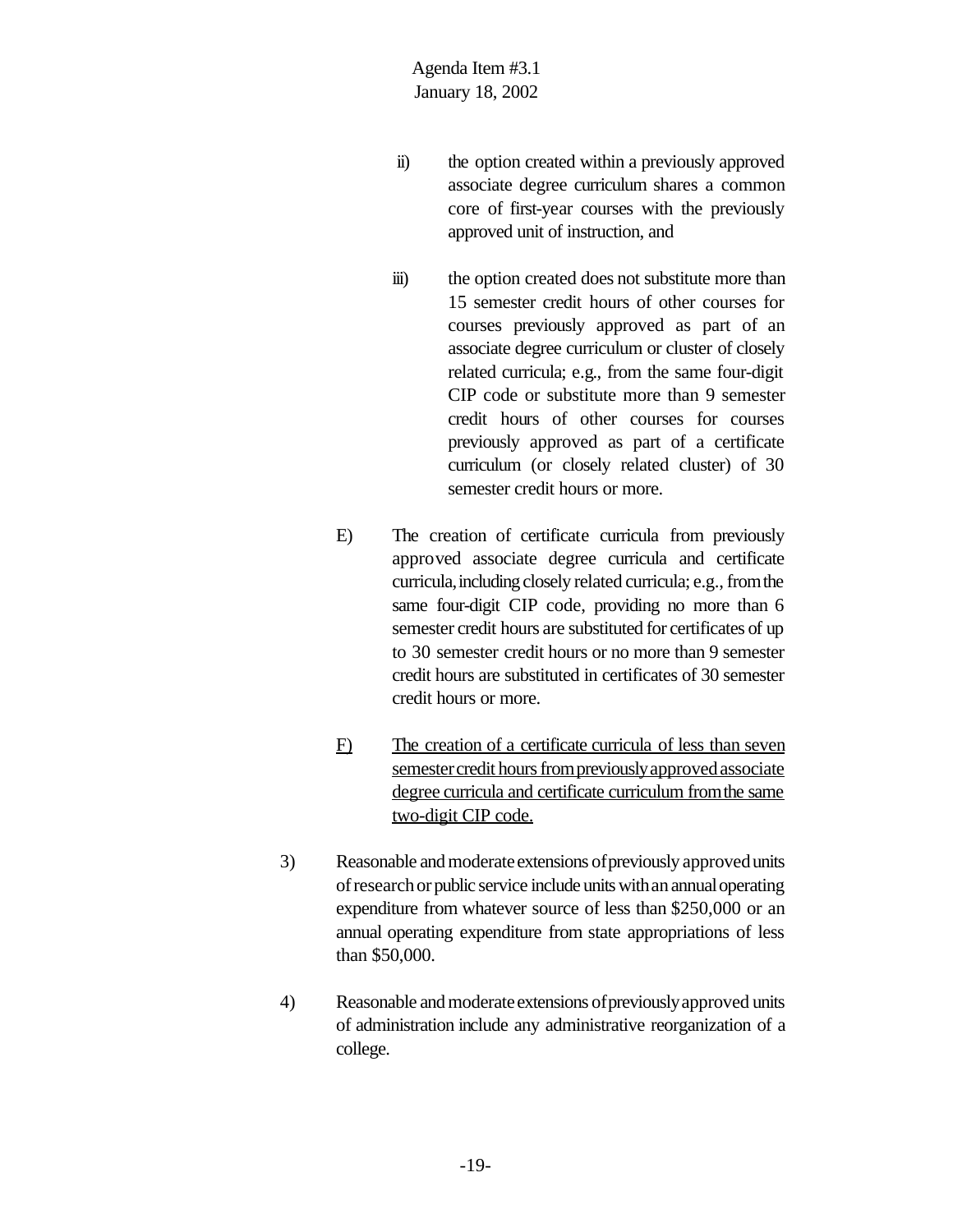- e) Approval in a Multicollege District. Approval of new units of instruction, research, or public service in a multicollege district will be for a specific college. Transfer of a unit to, or duplication of a unit by, other colleges within the district constitutes a new unit requiring approval by the ICCB. However, up to 9 hours of a program approved at one college may be offered by any other college in the district at the option of the Board.
- f) When a college no longer offers an approved unit of instruction to additional new students, that unit of instruction shall be reported to the ICCB and shall be removed from the college catalog and other documents advertising the program offerings to the public.
	- 1) An inactive unit of instruction shall be maintained on the ICCB Curriculum Inventory File with the date that it became inactive for a period of at least ten years. The effective date that a unit of instruction becomes inactive shall be determined by the college.
	- 2) A unit of instruction that has been inactive for less than three years may be reactivated by the college once it has completed the following:
		- A) Obtained approval to reactivate the program from its chief executive administrator.
		- B) Obtained approval to reactivate the program from agencies that license, certify, or accredit the program, if appropriate.
		- C) Submitted a notification to the ICCB.
	- 3) A unit of instruction that has been inactive for three to ten years may be reactivated by the Executive Director of the ICCB if the college has completed the following:
		- A) Obtained approval to reactivate the program from its chief executive administrator.
		- B) Obtained approval to reactivate the program from agencies that license, certify, or accredit the program, if appropriate.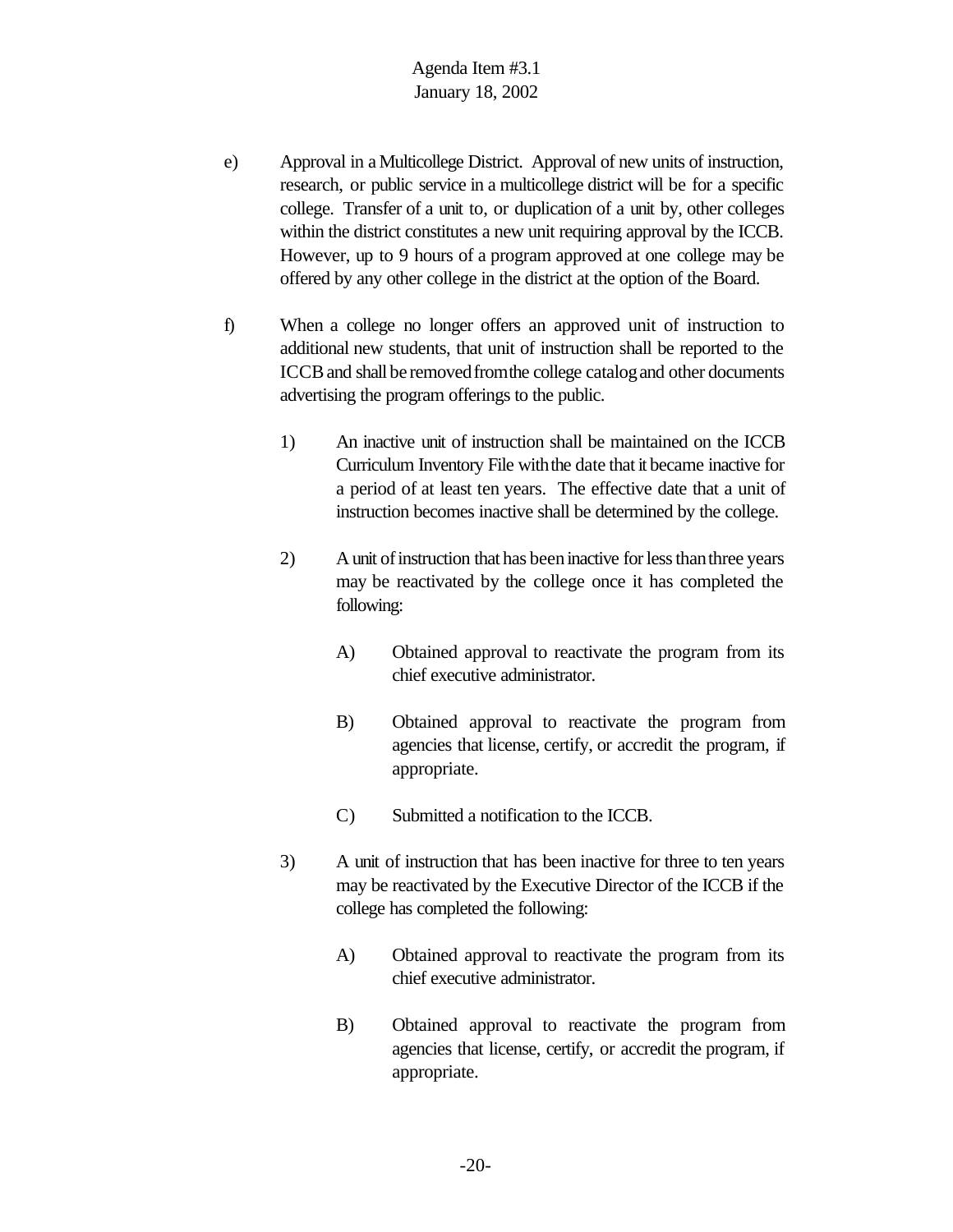- C) Demonstrated through local surveys or state labor market data that the labor market demand and supply shows a need for graduates of the program.
- D) Conducted a review of the program with representatives from business and industry including on-site visits and advice regarding current technologies and equipment.
- E) Demonstrated, in accordance with subsections  $(a)(5)$  and (a)(6) of this Section and Section 1501.510, that the college has adequate facilities, equipment, and financial resources to offer a quality program.
- F) Demonstrated, in accordance with Section 1501.303(f), that the college has available qualified faculty to provide the instruction for the program.
- G) Submitted a request for the reactivation to the ICCB.
- 4) A unit of instruction that has been inactive for over ten years may be reactivated by following the new unit approval process described in subsection (a) of this Section.
- g) DiscontinuationofPrograms. The ICCB may discontinue programs which fail to reflect the educational needs of the area being served as follows:
	- 1) Programs that do not meet standards of need, quality, and cost effectiveness may be discontinued by the ICCB. This determination shall be made based on review and collective findings of information available to the ICCB through ICCB and IBHE program review, evaluation, and productivity processes; the ICCB Management Information System; and other sources of pertinent information on the following criteria:
		- A) Program need, including educational priorities of the district, accessibility, credit hours generated, enrollments, completions, and labor market supply and demand.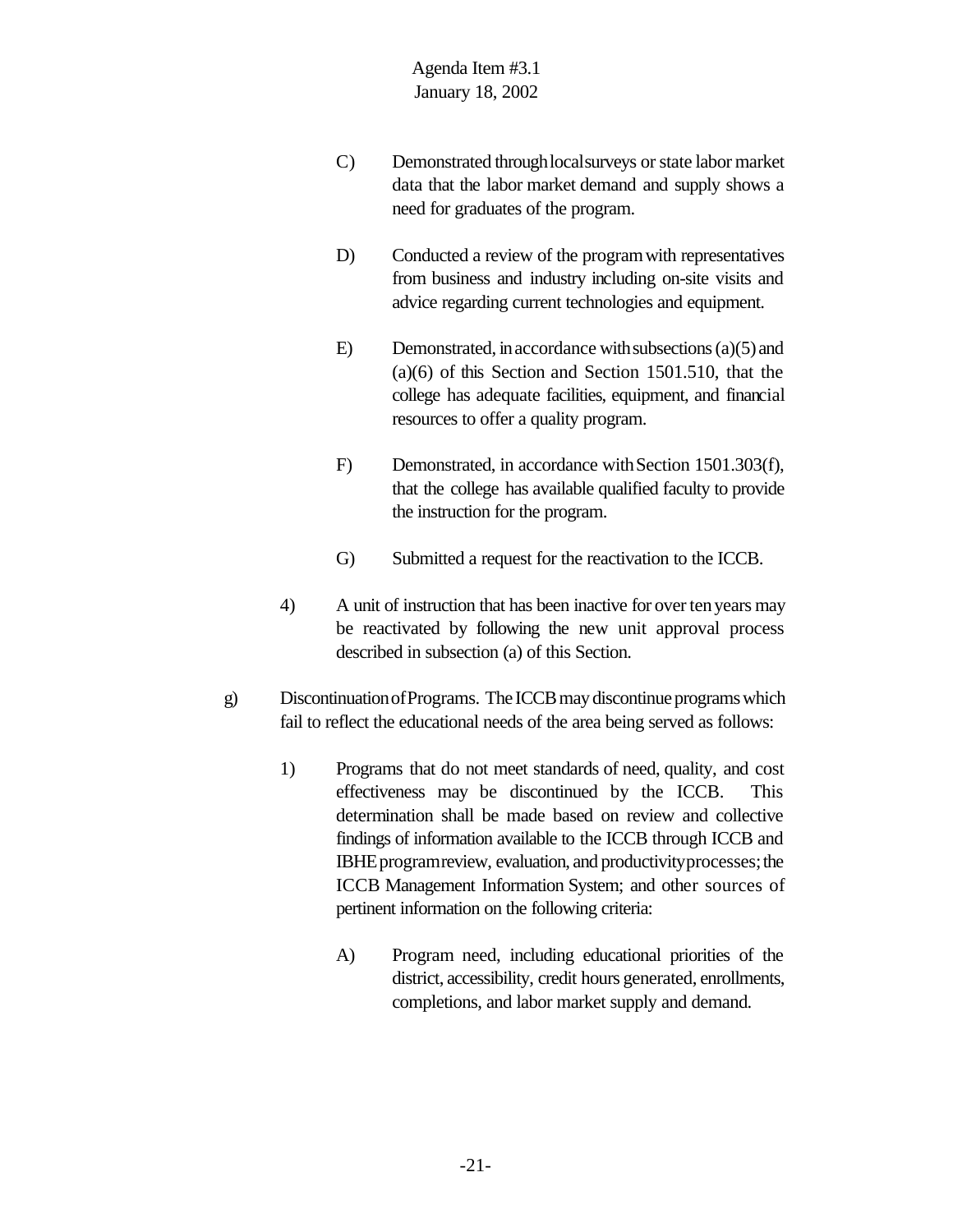- B) Program quality, including job placement or education continuation, program content, academic control, faculty qualifications, and accreditation and credentialing.
- C) Program costs, including adequacy of financial support and unit costs.
- 2) The ICCB will utilize special state-level analyses to identify programs that appear to be of questionable need, cost, or quality based on state data. Programs identified through state-level analysis will be referred to the colleges to enable them to evaluate the programs in detail in their normal process and to obtain the results and comments from the local level.
- 3) The ICCB will notify college districts of programs being considered for discontinuation and shall grant the district 60 days to respond to concerns regarding the programinquestionpriorto action by the Board. This information shall be taken into account in determining if a programshould be discontinued by the ICCB.
- 4) Once a program is discontinued by the ICCB and the appeal process is concluded, the college must inactivate the program by not enrolling any additional new students and develop a plan for an orderly discontinuation of the program for students currently enrolled. Programs discontinued by the ICCB may be reestablished by obtaining approval as a new unit of instruction under subsection (a) of this Section.

Item #9.5 - Board Resolution Allowing ICCB Employees to Enroll in Pre-Tax Purchases of Service Credit for Retirement Through Payroll Deduction

The Illinois Community College Board adopted the following Resolution:

### **RESOLUTION OF THE ILLINOIS COMMUNITY COLLEGE BOARD.**

**WHEREAS**, the Illinois Community College Board is an employer whose employees participate in the State Universities Retirement System (the "System") pursuant to the Illinois Pension Code (the "Employer");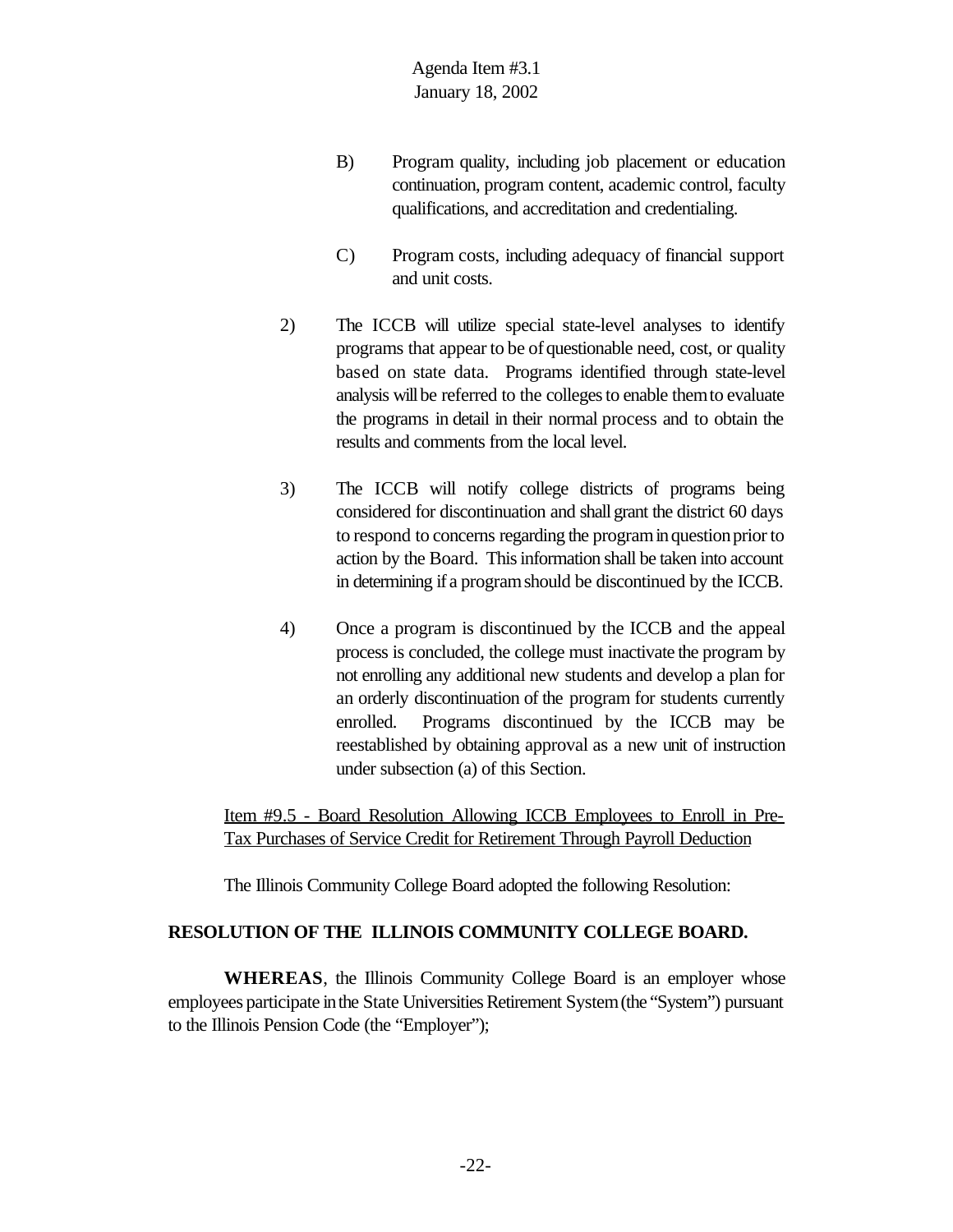**WHEREAS**, the Illinois Community College Board (the "ICCB") has determined that it would be in the best interest of its employees to provide a pick-up of employee contributions under Section  $414(h)(2)$  of the Internal Revenue Code of 1986 for contributions that are made for the purpose of purchasing service credit under §15-113.1 through §15-113.7 (excluding §15-113.4) of the Illinois Pension Code (the "Code") or for the propose of re-depositing amounts withdrawn under §15-154 of the Code;

**WHEREAS**, inorder to effectuate this pick-up, the ICCB must adopt a resolution to pick up the member's contributions made pursuant to a binding, irrevocable payroll deduction authorization; and

**WHEREAS**, the contribution picked up by the Employer must be payable from the same source as is used to pay compensation to the employee;

# **NOW THEREFORE, BE IT RESOLVED BY THE ILLINOIS COMMUNITY COLLEGE BOARD AS FOLLOWS;**

**Section 1.** That employee contributions made (pursuant to a binding irrevocable payroll deduction authorization to have such contributions picked up) for the purpose of purchasing service credit under §15-113.1 through §15-113.7 (excluding §15-113.4) of the Code and forthe propose of re-depositing amounts withdrawn under §15-154 ofthe Code, even though designated as employee contributions for state law purposes, are being paid by the Employer to in lieu of the contributions by the employee.

**Section2**. That, if the employee desiring to have contributions picked up executes anirrevocable, binding payroll deductionwithrespect tothesecontributions, the employee shall not be entitled to any option of choosing to receive the contributed amounts directly instead of having them paid by the Employer to the System.

**Section 3**. That, with respect to any employee's contributions, the effective date of the pick-up by the Employer is later of:

- (a) the date of adoption of the resolution;
- (b) the effective date of this resolution; or
- (c) the execution of the payroll deduction authorization form by both parties.

This pick up does not apply to any contributions that relate to compensation earned for services before the effective date.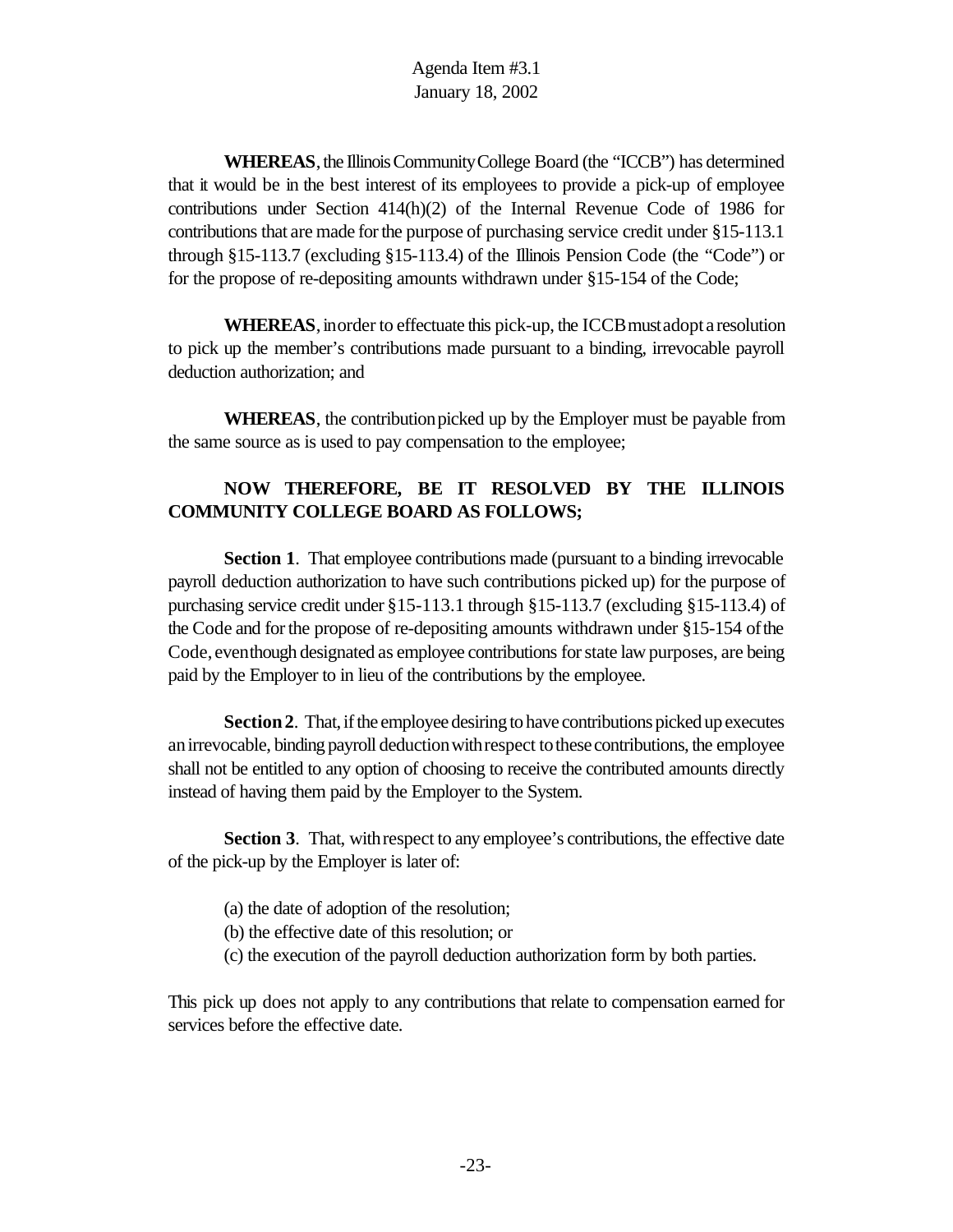**Section 4.** That any payroll deduction authorization in effect as of the effective date of this resolution is void and that an employee who wishes to have payroll deductions made for the purpose of purchasing service credit or redepositing withdrawn amounts must follow the procedures specified in Section 5 of the resolution.

**Section 5**. That an employee who wishes to redeposit amounts previously withdrawn from the system or to purchase certain service credit shall make the following series of elections with regard to these actions;

- The employee may elect a lump sum payment, a series of installments, or a combination of a lump sum payment followed by a series of installments.
- With respect to installments payable by payroll deduction, the employee must execute a bindingirrevocable payroll deductionauthorizationto have these installment contributions picked up by the participating employer.

**Section 6.** That contributions made pursuant to Section 5(b) of this resolution are designated as being picked up by the employer and paid from the same source as the payment of salary to these employees.

**Section 7**. That this resolution takes effect November 1, 2001.

# **Adoptedthis 26thday ofOctober, 2001, by the Illinois Community College Board.**

The motions were approved by unanimous voice vote. Student advisory vote: Yes.

#### Item #10 - Information Items

Item #10.1 - Fiscal Year 2002 Financial Statements (September 2001)

Financial Statements are provided for Board information.

Item #10.2 - Tuition Payment Program for Wards of the State: An Interagency Agreement Between the Illinois Community College Board and Department of Children and Family Services

This programprovides youth, ages 18 to 21, an opportunity to obtain a community college education as they transition from the Department of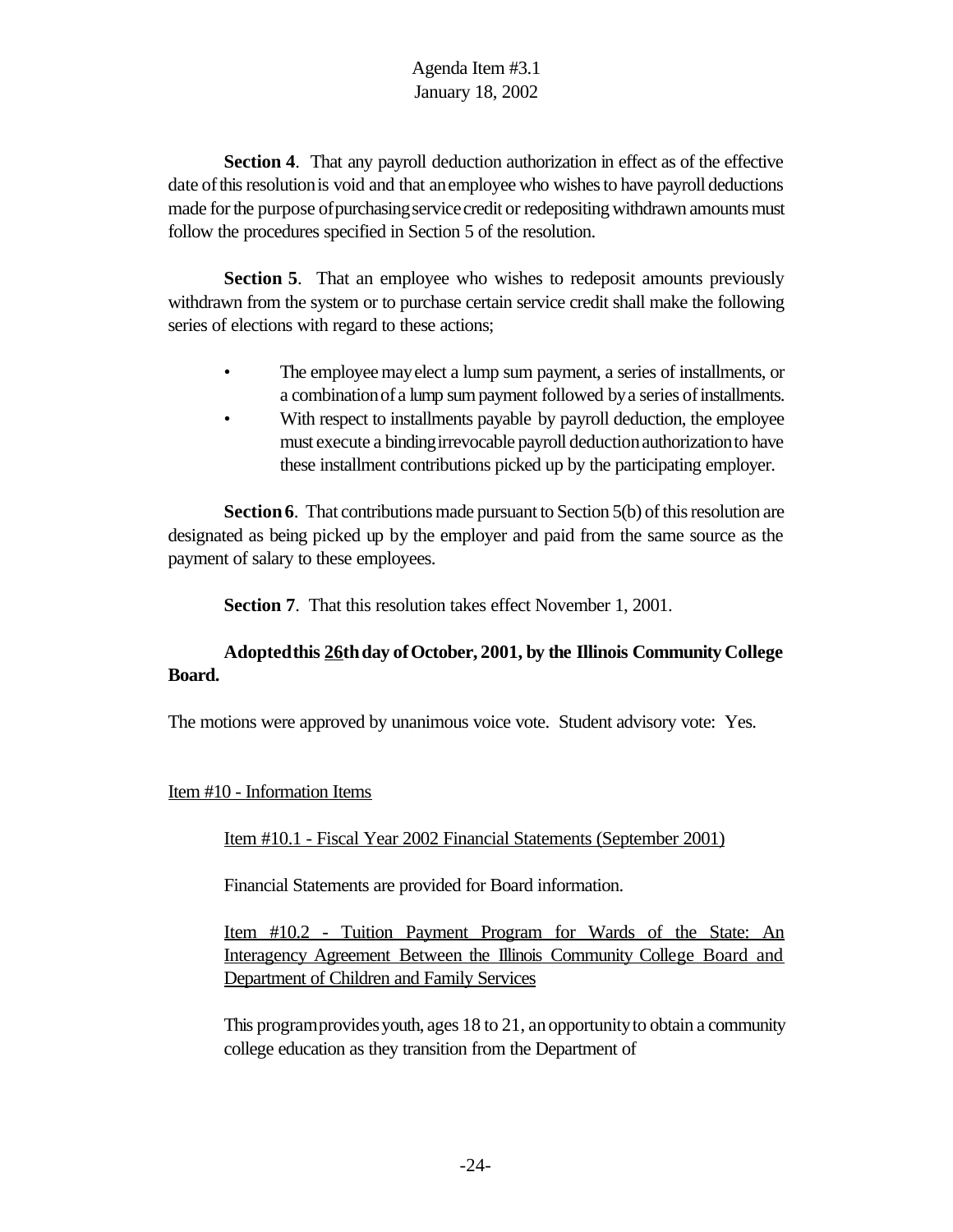Children and Family Services (DCFS) foster home care system to independent adulthood. The program offers tuition payment for up to four semesters toward the completion of a communitycollege certificate or degree program. For Fiscal Year 2002, DCFS has contracted with ICCB to disperse up to \$150,000 to pay tuition for eligible students. Features of this agreement will be renegotiated each fiscal year.

#### Item #12 - Adjournment

James Berkel made a motion, which was seconded by Joseph Neely, to adjourn the meeting at 12:00 noon. The motion was approved by unanimous voice vote. Student advisory vote: Yes.

Edward T. Duffy, Chair Joseph J. Cipfl, President/CEO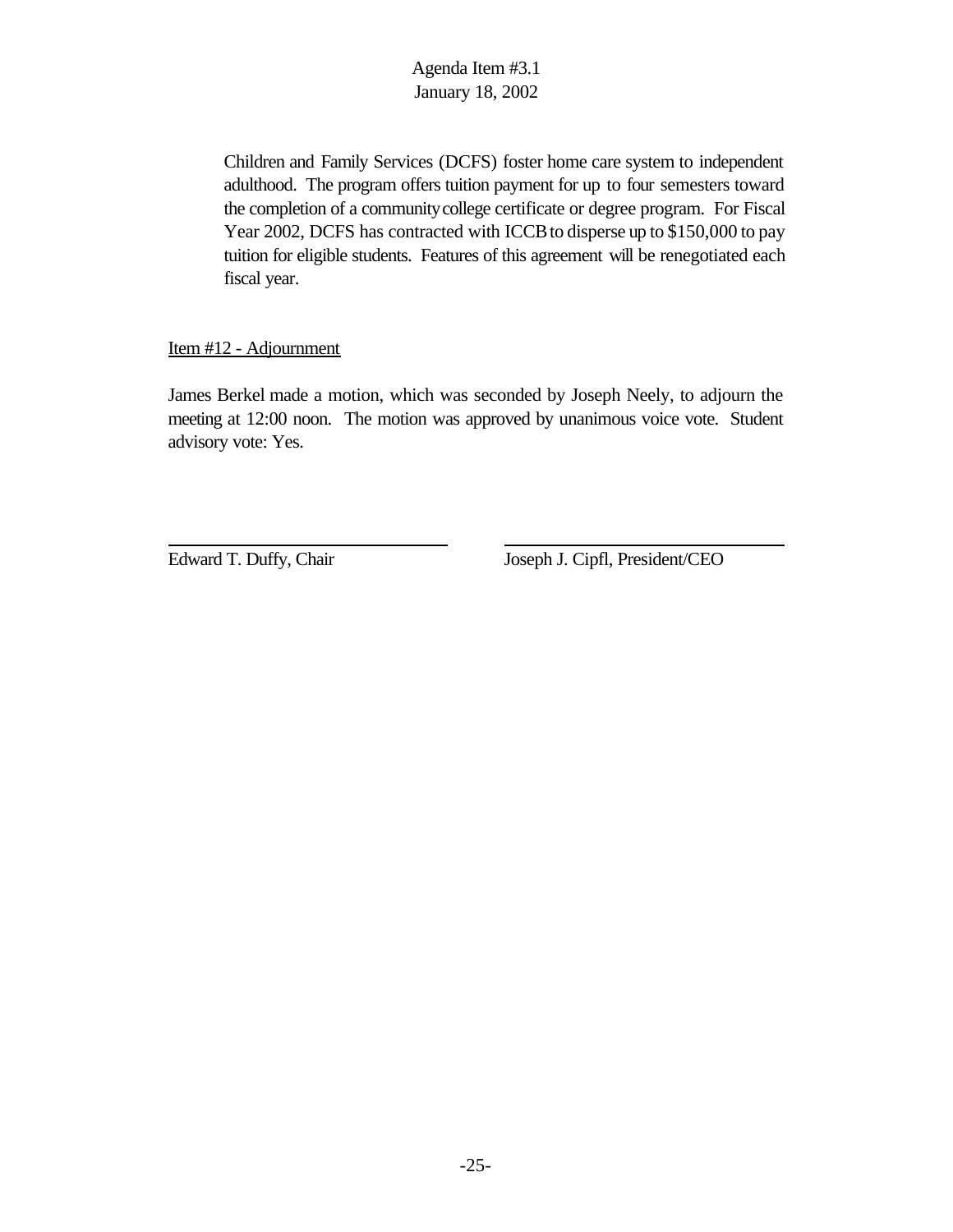#### Illinois Community College Board

#### **REVIEW OF EXECUTIVE SESSION MINUTES**

The Illinois Open Meeting Act requires public bodies to review, at least twice a year, minutes of executive sessions to determine if the content of such minutes continue to require confidentiality or if they may be made available for public inspection.

The last review of executive session minutes was held on June 15, 2001, and the next Board review of executive session minutes will take place on June 14, 2002.

#### **RECOMMENDED ACTION**

It is recommended that the following motion be adopted:

The Illinois Community College Board hereby determines that minutes of its executive session held on June 15, 2001, will remain confidential. All prior minutes of executive sessions have been made available for public inspection.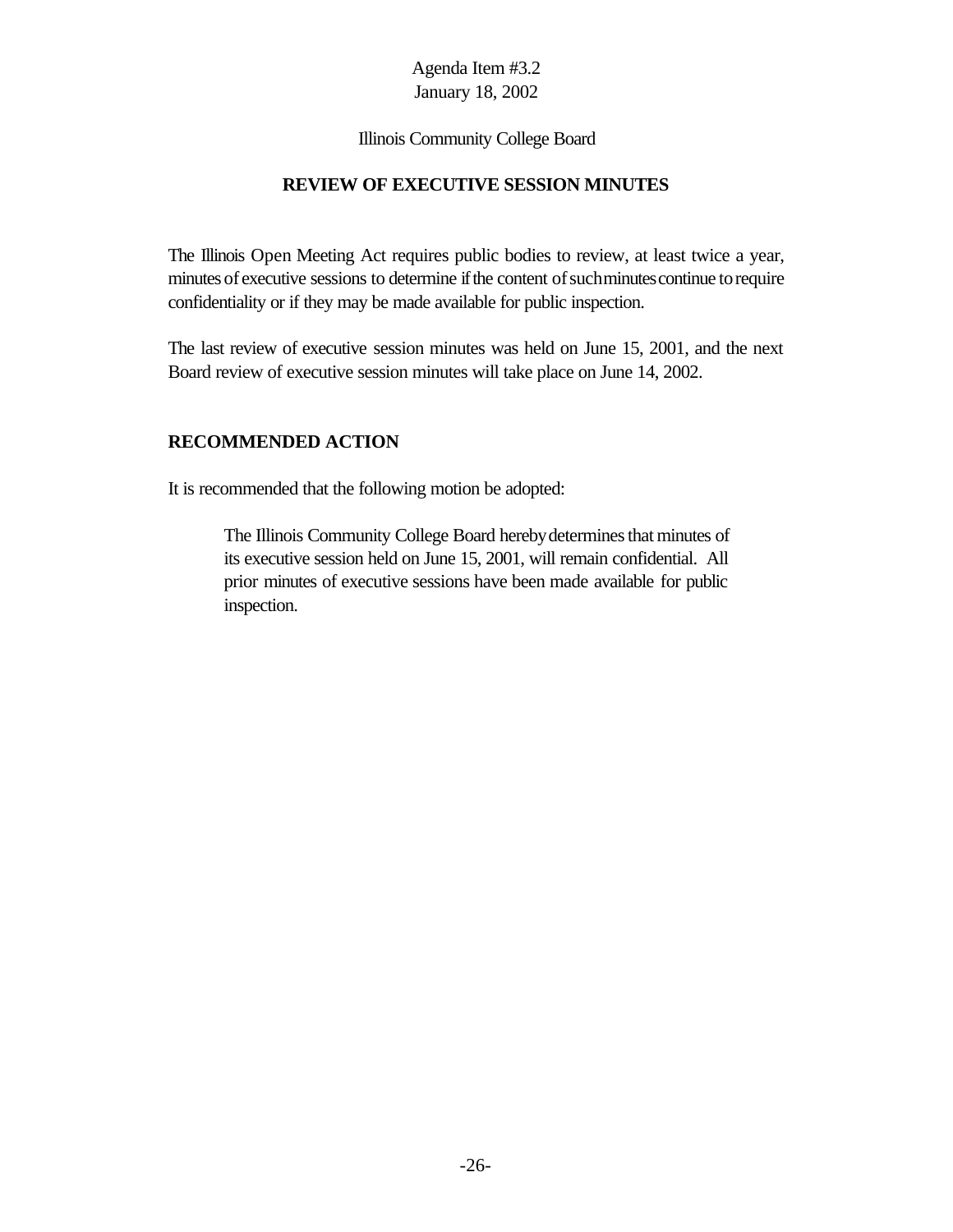# **Revised**

# Agenda Item #3.3 January 18, 2002

# Illinois Community College Board

# **REVISED CALENDAR OF MEETINGS**

# Fiscal Year 2002

| July 20, 2001           | (Subject to Call)                                                                      |
|-------------------------|----------------------------------------------------------------------------------------|
| September 21            | 9:45 a.m. - Joliet Junior College, Joliet                                              |
| October 19              | 9:45 a.m. - ICCB Office, Lincoln Land Community College,<br>Springfield                |
| December 7              | (Subject to Call)                                                                      |
| <b>January 18, 2002</b> | 9:00 a.m. - ICCB Office, James R. Thompson Center, Chicago<br>(Work Session)           |
| February15              | 9:00 a.m. - Illinois Valley Community College, Oglesby (Business<br>Session)           |
| May 17                  | 9:00 a.m. - ICCB Office, James R. Thompson Center, Chicago<br>(Work Session)           |
| June 14                 | 9:00 a.m. - Crowne Plaza Hotel, Springfield (Business Session)                         |
| <b>Fiscal Year 2003</b> |                                                                                        |
| July 19, 2002           | (Subject to Call)                                                                      |
| September 20            | 9:00 a.m. - ICCB Office, Lincoln Land Community College,<br>Springfield (Work Session) |
| October 18              | 9:00 a.m. - Oakton Community College, Des Plaines (Business<br>Session)                |
| December 6              | (Subject to Call)                                                                      |
| January 17, 2003        | 9:00 a.m. - ICCB Office, 401 E. Capitol, Springfield (Work<br>Session)                 |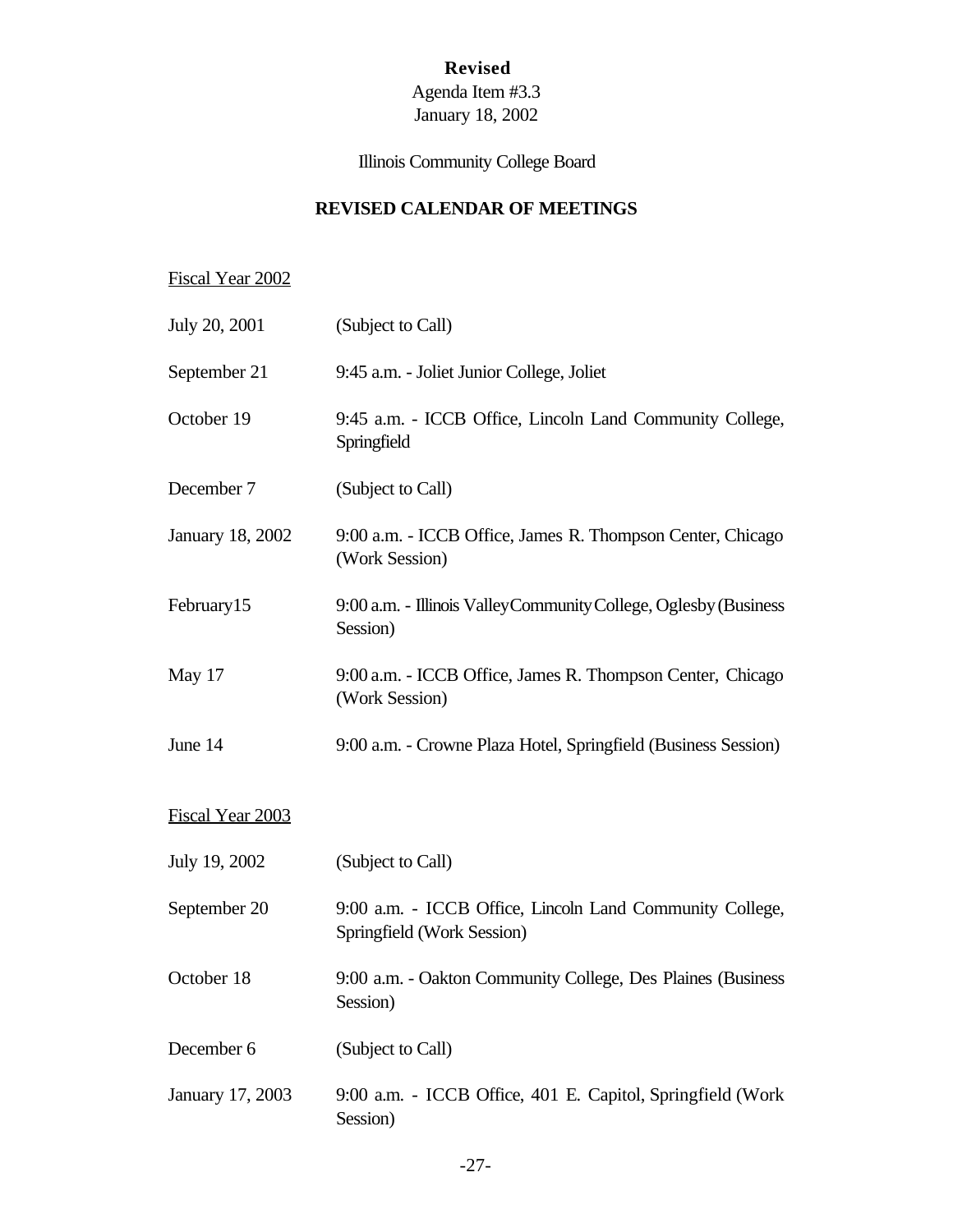# **Revised**

# Agenda Item #3.3 January 18, 2002

| February 21 | 9:00 a.m. - Black Hawk College, Moline (Business Session)                    |
|-------------|------------------------------------------------------------------------------|
| May $16$    | 9:00 a.m. - ICCB Office, James R. Thompson Center, Chicago<br>(Work Session) |
| * June      | 9:00 a.m. - (Day and Location are Undetermined) (Business<br>Session)        |

\*June meetings of the Board in conjunction with the ICCTA and the Presidents Council.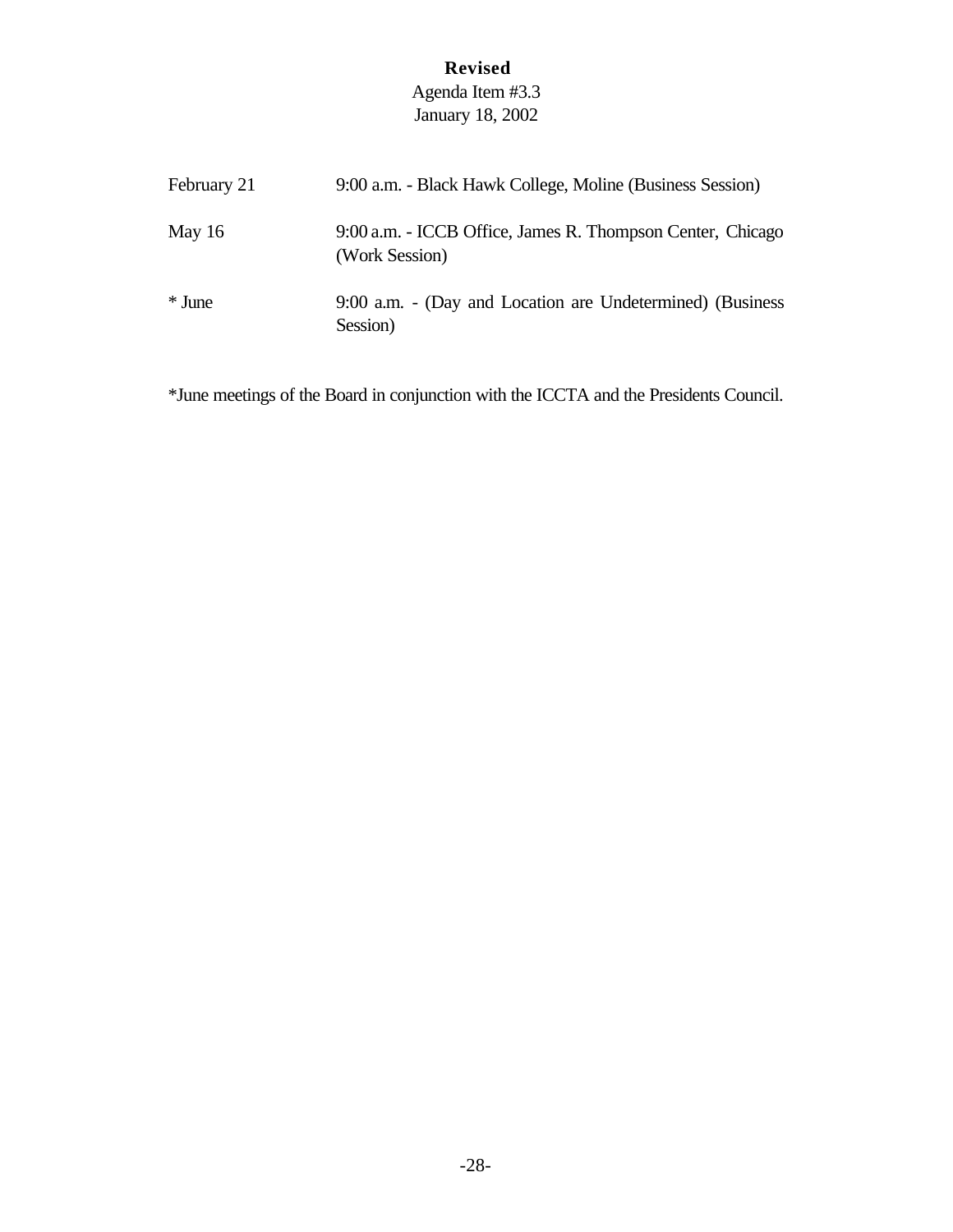Illinois Community College Board

# **NEW UNITS OF INSTRUCTION**

The Illinois Community College Board is requested to approve new units of instruction for the following community colleges:

### **RECOMMENDED ACTION**

It is recommended that the following motion be adopted:

The Illinois Community College Board hereby approves the following new units of instruction for the community colleges listed below:

# **PERMANENT PROGRAM APPROVAL**

Heartland Community College

< Electrician Apprenticeship A.A.S. degree - 66 semester credit hours

#### Illinois Central College

- < General Motors-Automotive Service Excellence A.A.S. degree -72 semester credit hours
- < Computer Programming A.A.S. degree 64 semester credit hours
- < Database Administration A.A.S. degree 64 semester credit hours
- < Web Technology A.A.S. degree 64 semester credit hours

### Kankakee Community College

- < Construction Management A.A.S. degree 66 semester credit hours
- < Construction Management Certificate 37 semester credit hours

### Kennedy-King College

- < Kennedy-King College Culinary Arts A.A.S. degree 66 semester credit hours
- < Advanced Culinary Arts Certificate 45 semester credit hours

### John A. Logan College

< Diagnostic Medical Sonography A.A.S. degree - 71 semester credit hours

### Waubonsee Community College

< Construction Electrician A.A.S. degree - 69 semester credit hours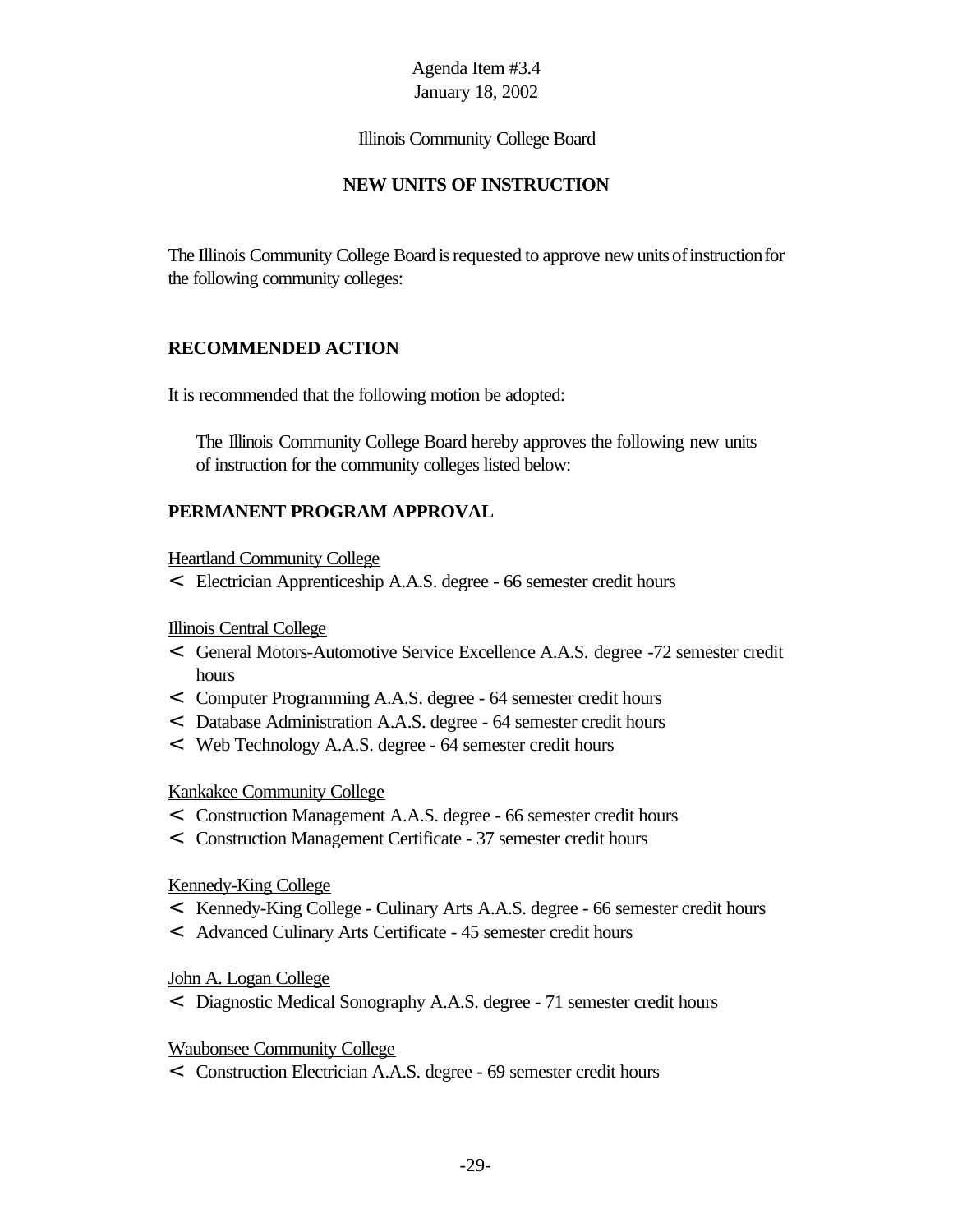#### **BACKGROUND**

**Heartland Community College** is seeking approval to offer a 66 semester credit hour "Electrician" Associate in Applied Science degree program. This program is a cooperative effort proposed by the college and the Joint Apprenticeship and Training Committee (JATC) of the International Brotherhood of Electrical Workers (IBEW) Local Union 197 for the purpose of broadening the educational opportunities for individuals admitted into the Electrician Apprenticeship program. The program will prepare students for employment asjourneymenelectricians inindustrial, commercialand residentialconstruction, and repair and maintenance settings. The curriculum consists of technical coursework in electrical code and theory, lighting and transformers, motors and wiring systems, DC and AC systems, electronics circuitry, motor control, power control and advanced studies in specialty electrical systems, in addition to general education studies. The college anticipates a projected enrollment of 76 part-time students the first three years of the program. Labor market information provided by the college supports the need for skilled electricians within the district and statewide. The program will require one existing full-time faculty person and two new part-time faculty the first year. The program will cost approximately \$20,500 the first year, \$22,960 the second year, and \$25,500 the third year.

**Illinois Central College** is seeking regionalapproval to offer a 72 semester credit hour "General Motors-Automotive Service Excellence" Associate in Applied Science degree program. This program meets the curriculum standards set-forth by the National Automotive Technicians Education Foundation (NATEF) and prepares students for employment as ASE certified technicians for General Motors automotive dealerships. The curriculum consists of coursework in electrical systems, automotive suspension, steering, brakes and alignment, transmissions, ignition systems, internal combustion engines, emissions and driveability, fuel systems, manual drivetrains, and automotive HVAC, in addition to general studies and a required work-based learning component that allows students to work on location at local GM dealers. The college anticipates a projected enrollment of 20 full-time students each year for the first three years. Labor market information provided by the college supports the need for automotive mechanics both districtwide, regionally and statewide. The proposed regional program includes the districts of Black Hawk, Carl Sandburg, Heartland, Illinois Valley, John Wood, Spoon River, Danville, and Illinois Central College. Students from any of these districts will have the opportunity for admissions into this program. The program will require one existing full-time faculty person the first year and one additional full-time faculty person the second year. The programwill cost approximately \$10,000 the first year and \$40,000 the second year. Higher second year costs reflect salaries for additional staff and equipment purchases.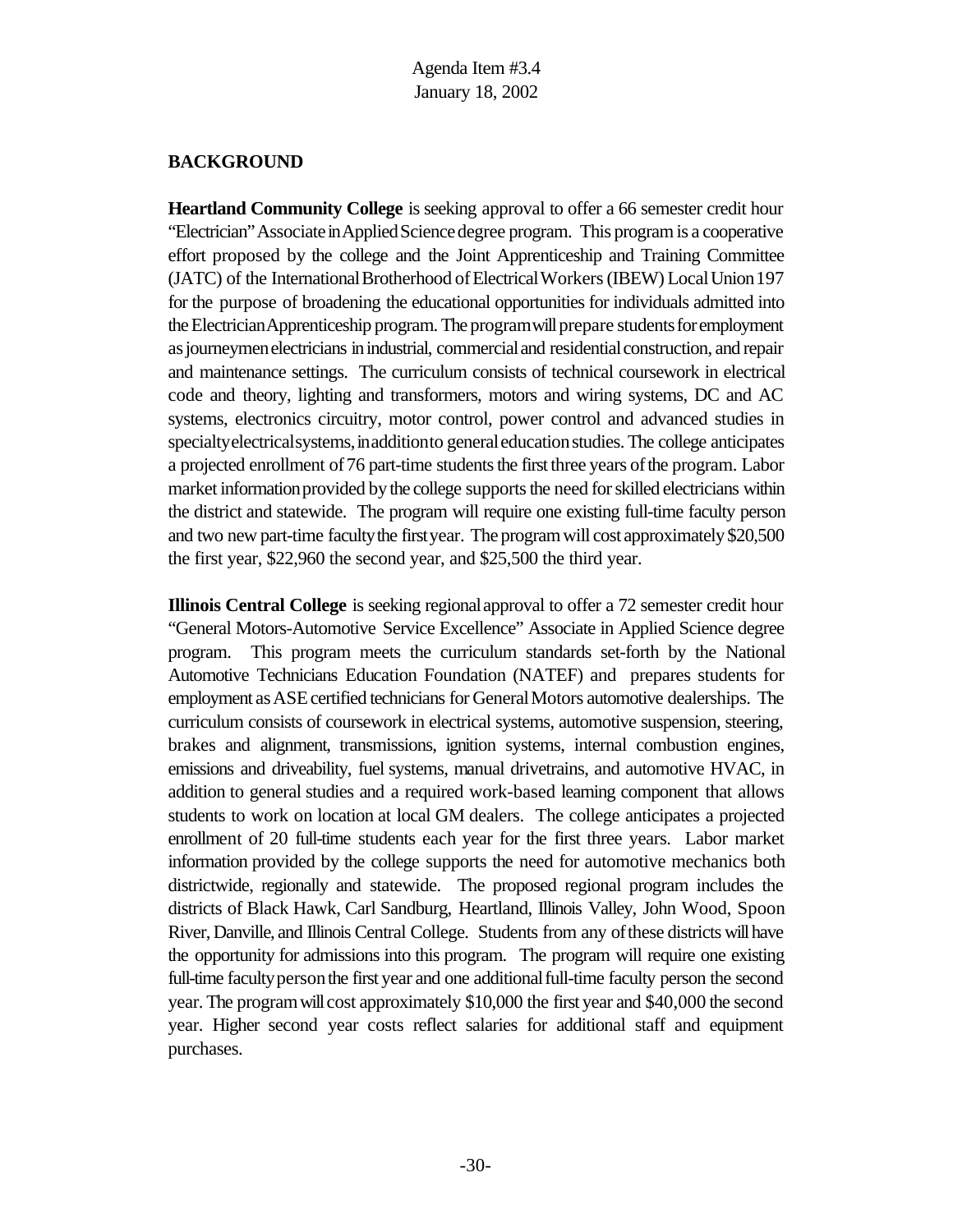**Illinois Central College** is seeking approval to offer a 64 semester credit hour Associate in Applied Science degree program in "Computer Programming". The program will prepare students for employment as computer programmers knowledgeable in a variety of highly-desirable programming languages capable of working mainframe, mid-range, or microcomputer environments. ICC is currently restructuring its current computer programming offerings into this program which will provide students with more flexibility in their studies and more options for programming languages. The curriculum will consist of coursework in introductory computer programming, concepts in microcomputers, networks and mainframe environments, a choice of language sequences in  $C_{++}$ , COBOL, Oracle, Java, Visual Basic, UNIX, and Web applications, and a programming internship, in addition to general education studies. The college anticipates an enrollment of 20 fulltime and 60 part-time students the first year, increasing to 30 full-time and 100 part-time students bythe third year. Labor market information provided by the college supports the need for skilled computer programmers both within the district and statewide. The program will require eight existing full-time and 10 existing part-time faculty the first year. The program will require no new costs for implementation.

**Illinois Central College** is also seeking approval to offer a 24 semester credit hour certificate and a 64 semester credit hour A.A.S. degree in "Data Base Administration". The certificate program will prepare students for entry-level employment as data base specialists, while the degree program will prepare students for employment as data base administrators both specializing in the use of Oracle relational databases. The certificate program consists of coursework in introductory Oracle, Oracle administration, performance tuning and networking. The degree program builds on this curriculum to include UNIX programming and system security, web page applications and server administration, TCP/IP, and SQL server administration, in addition to general education studies. The college anticipates a combined enrollment of five full-time and 20 part-time students the first year, increasing to 20 full-time and 40 part-time students by the third year. Labor market information provided by the college supports the need for data base specialists and administrators within the district. The programs will require one existing faculty member the first year, with the addition of one full-time and two part-time faculty bythe third year. The cost of implementing these programs will be approximately \$42,100 the first year, \$72,100 the second year, and \$93,100 the third year.

**Illinois Central College** is also seeking approval to offer a 64 semester credit hour Associate in Applied Science degree program in "Web Technology". The program will prepare students for employment as Web technicians, designers and developers in a variety of business settings. The program will consist of coursework in web-based programming, business applications of web technology, web page design and development, E-commerce, a choice of programming languages in  $C_{++}$ , Java, PERL, and UNIX, and a microcomputer internship, in addition to general education studies.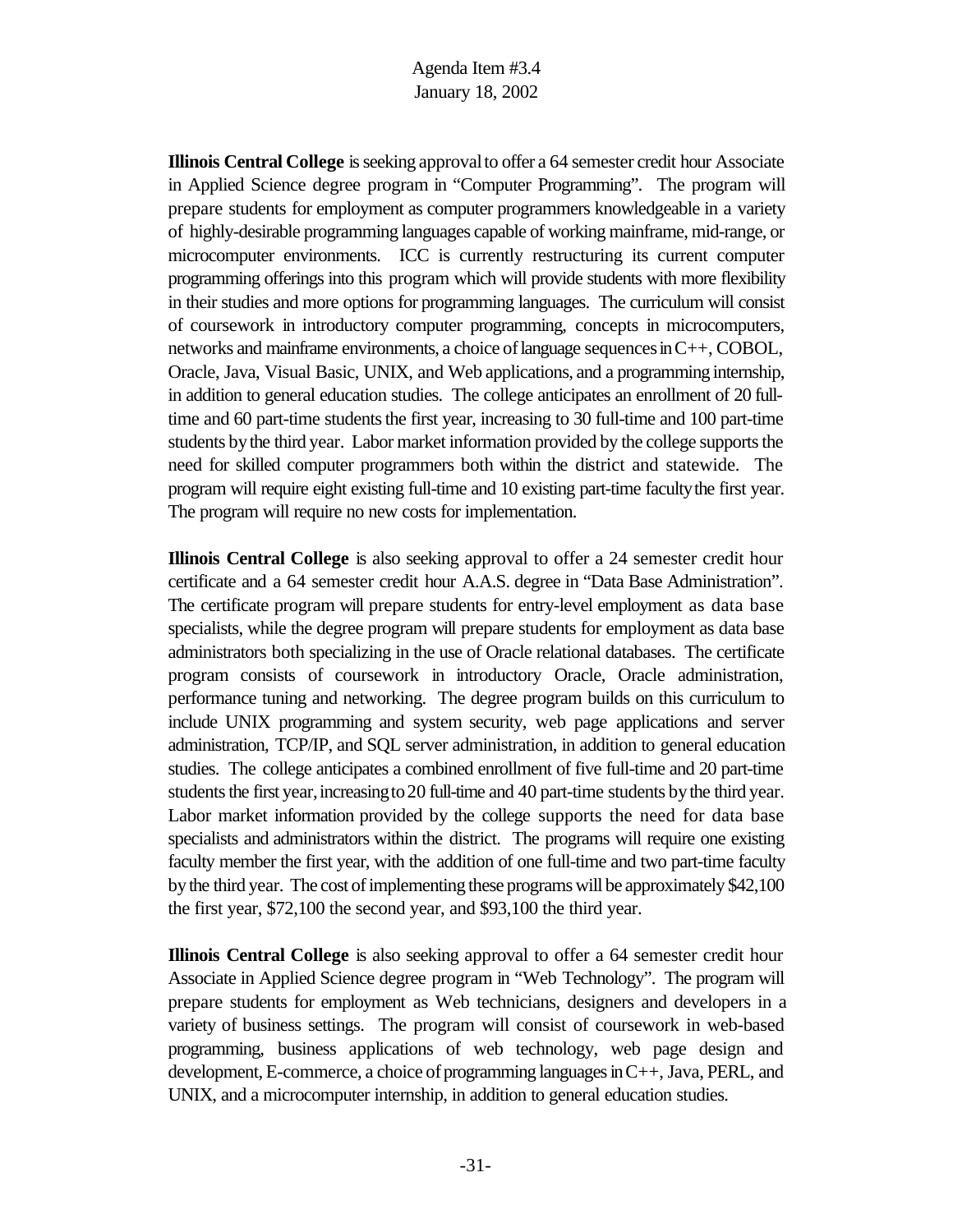The college anticipates an enrollment of 15 full-time and 30 part-time students the first year, increasing to 40 full-time and 45 part-time students bythe third year. Labor market information provided by the college supports the need for skilled web page designers and developers both within the district and statewide. The program will require one existing full-time faculty member and one new part-time faculty member the first year. The costs for implementing this program will be approximately \$69,200 the first year, \$40,000 the second year, and \$61,800 the third year. Higher first year costs are due primarily to equipment purchases, while higher third year costs reflect equipment upgrades.

**Kankakee Community College** is seeking approval to offer a 37 semester credit hour certificate program and a 66 semester credit hour Associate in Applied Science degree programin"ConstructionManagement". The certificate level program will prepare student for entry-level employment in construction management as project leaders or supervisors. The degree program builds on these skills to prepare students for employment as skilled construction managers capable of working in commercial, residential or special trades construction. The certificate curriculum consists of coursework in introductory building construction, materials, methods, survey/layout management, mechanical systems, concrete structures and foundations, estimating and bidding, blueprint reading, safety, and building codes. The degree curriculum builds on this coursework to include management and supervisory skills, oral and written communications skills, and a work-based learning experience in addition to general education studies. The college anticipates an enrollment of seven full-time and 18 part-time students in the certificate program the first year, and an enrollment of five full-time and ten part-time students in the degree program the first year. Labor market information provided by the college supports the need for construction managers withinthe college's district. The programs will require two new part-time faculty the first year. The cost of implementing the programs will be approximately \$4,050 the first year, \$8,072 the second year, and \$9,126 the third year.

**Kennedy-King College** is seeking approval to offer a 66 semester credit hour Associate inApplied Science degree programinCulinaryArts and a related 45 semester credit hour Advanced Culinary Arts certificate program. In addition, the Advanced certificate program builds on the skills acquired through completion of the college's Basic Culinary Arts certificate program, approved on behalf of the Illinois Community College Board through the basic certificate approval process. The Advanced Culinary Arts certificate preparesstudentsfor entry-levelemployment as prep orshortorder cooks.The curriculum consists of coursework in introductory food service, food sanitation and safety, chef training, entree preparation, and food service management. The Culinary Arts degree program prepares students for employment as dinner cooks, sous chefs and chefs, and builds on the skills acquired through completion of the Advanced certificate to include advanced cooking and chef training, French Cuisine, and general education studies. All culinary arts curricula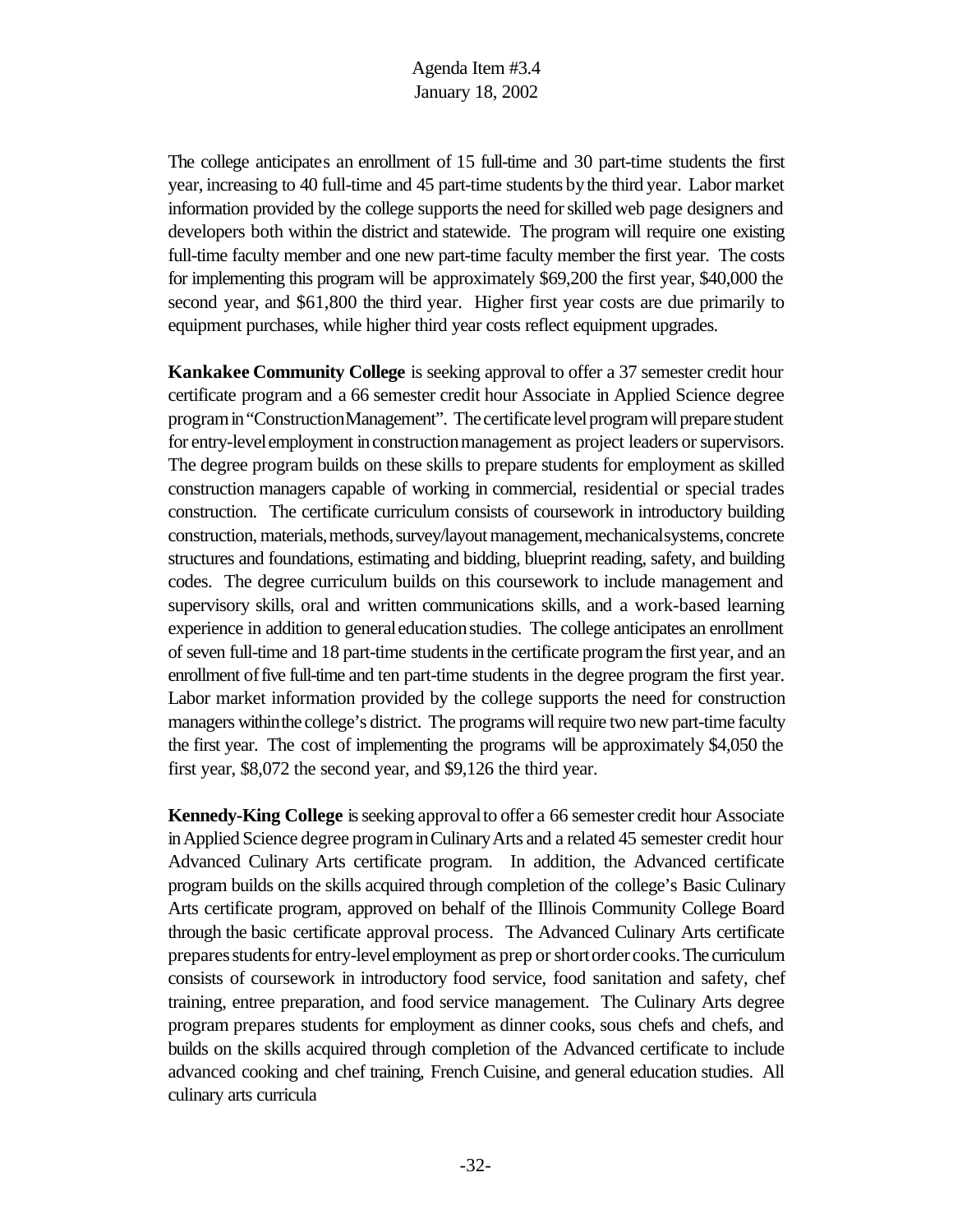offered through Kennedy-King's Washburne Culinary Institute includes intense hands-on learning experiences in real-life kitchen and food service environments. Furthermore, this curricula includes the Illinois occupational skill standards for chefs and dinner cooks within the food service cluster of occupations. The college anticipates enrollments for all three culinary arts curricula around 280 students the first year, increasing to 380 students by the third year. Labor market information provided by the college supports the strong interest in and need forskilled food service employees within the cityof Chicago, the Metro Area and the State of Illinois. No new faculty will be required and no new costs will be incurred for the implementation of these programs the first year.

**John A. Logan College** is seeking approval to offer a 71 semester credit hour Associate in Applied Science (A.A.S.) degree program in "Diagnostic Medical Sonography". The program will prepare students for employment as ultrasound technologists in the specialized field of cardiac diagnostic medical sonography in a variety of work environments including hospitals, clinics, long-term care facilities, private physician's offices and group practices. The program will consist of coursework in diagnostic ultrasound foundations, cardiac anatomy and physiology, cardiac ultrasound imaging, patho-physiology and terminology, and cardiac clinical laboratory experience, in addition to general education studies. The curriculum was developed according to guidelines established by the Commission on Accreditation of Allied Health Programs (CAAHP) for accrediting programs upon recommendation by the Joint Review Committee-Diagnostic Medical Sonography. Once the program has been accredited, graduates will be eligible to sit for the American Registry of Diagnostic Medical Sonography's examination to become a Registered Diagnostic Medical Sonographer (RDMS). Labor market information provided by the college supports the need for sonographers specializing in the field of cardiology within the college's district. The college anticipates an enrollment of five full-time students the first year, increasing to 10 full-time students by the third year. The program will require one new and one existing part-time faculty member and one existing full-time faculty member the first year. The cost of implementing the program will be approximately \$4,800 the first year, and \$5,300 the second and third years.

**Waubonsee Community College** is seeking approval to offer a 69 semester credit hour "Construction Electrician" Associate in Applied Science degree program. This program is a cooperative effort proposed by the college and the Joint Apprenticeship and Training Committee (JATC) of the International Brotherhood of Electrical Workers (IBEW) Local Union 461 The program prepares students for employment as electrical contractors, estimators, foremen or journeymen electricians capable of working in residential, commercialor industrialsettings.WCC is currently approved to offer a 39 semester credit hour Electrical Apprentice certificate program. The A.A.S. degree program will build upon the skills students acquire through completion of the certificate program and includes coursework in electrical code and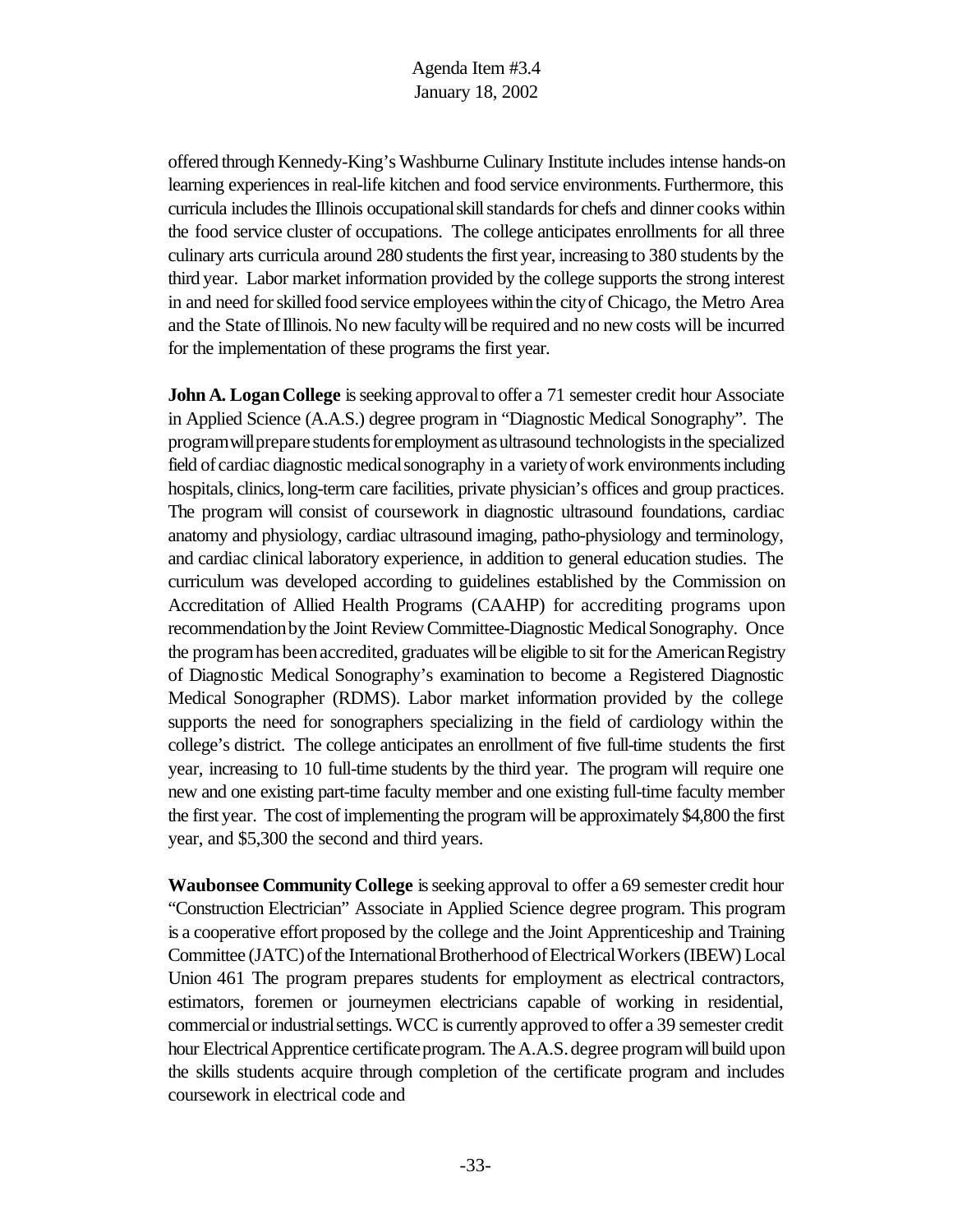theory, lighting and transformers, motors and wiring systems, DC and AC systems, electronics circuitry, motor control, power control and advanced studies in specialty electrical systems, in addition to general education studies. The college anticipates an enrollment of 80 part-time students the first year, increasing to 90 part-time students by the third year. Labor market information provided by the college and interest in existing related curricula supports the need for a degree program in this field. The program will require five new and five existing part-time faculty members the first year. The program will cost approximately \$4,930 the first year, \$3,600 the second year, and \$4,780 the third year.

### **TEMPORARY PROGRAM APPROVAL**

#### **BACKGROUND**

### **INFORMATION ITEM - BASIC CERTIFICATE APPROVAL**

Following is a list of basic certificates that have been approved on behalf of the Illinois Community College Board by the President/CEO since the last Board meeting:

- < Wilbur Wright College and MalcolmX College Psychiatric RehabilitationCertificate (14 semester credit hours)
- < Kennedy-King College Basic Culinary Arts Certificate (16 semester credit hours)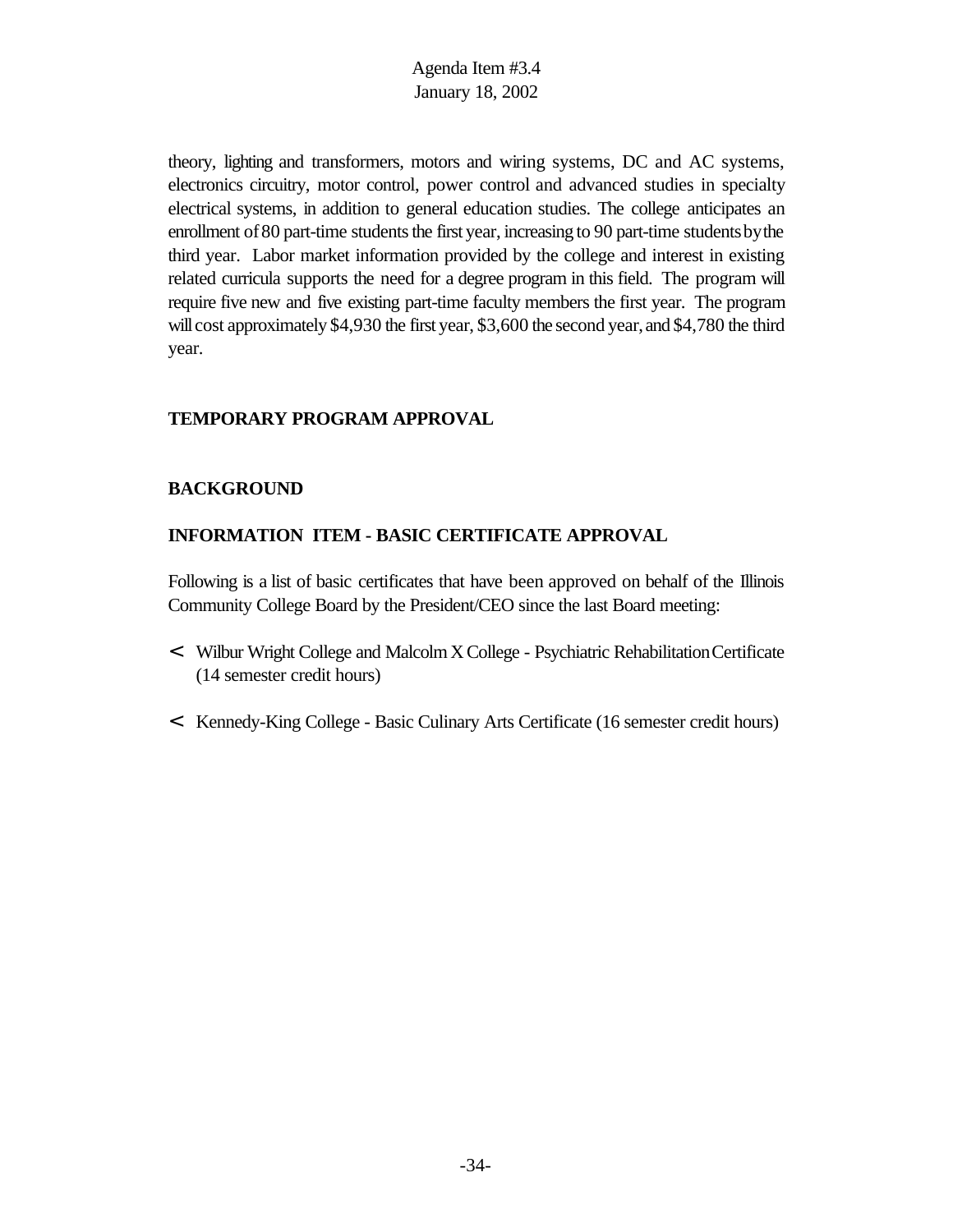#### Illinois Community College Board

# **EXTENSION OF COURSES AND CURRICULA OUT OF STATE**

Illinois community colleges are required to seek approval from the Illinois Community College Board in order to offer previously approved courses or curricula at out-of-state locations.

### **RECOMMENDED ACTION**

It is recommended that the following motion be adopted:

The Illinois Community College Board hereby approves the out-of-state extension of an Associate in Science degree with a concentration in Business Administration for Lake Land College to be offered online to students in Asia and the Pacific Rim.

**BACKGROUND.** Lake Land College is requesting approval to provide online courses that will lead to an Associate in Science Degree with a concentration in Business Administration to students in Asia and the Pacific Rim. The online program is intended to serve the strong need for educational opportunities in Asia and the Pacific Rim and to assist the college in the internationalization of the curriculum.

Lake Land College will collaborate with Worldwide Academic Education (S) PTE LTD to develop a teaching and learning pilot that will commence inAugust 2002. To ensure the quality of instruction and support services, Lake Land College will utilize existing safeguards in place for online instruction, as well as additional site visits, document reviews, and face to face meetings with those involved in the project. The College will also identify individuals from Business Services, Student Services, and Marketing/Public Relations who will be responsible for international online students.

It is anticipated that the online international pilot program will serve between 50 and 200 students during 2002-2003 and between 200 to 800 students during 2003-2004. The program will be supported solely by revenues from student fees. No Illinois or federal resources will be used for the operation of the program.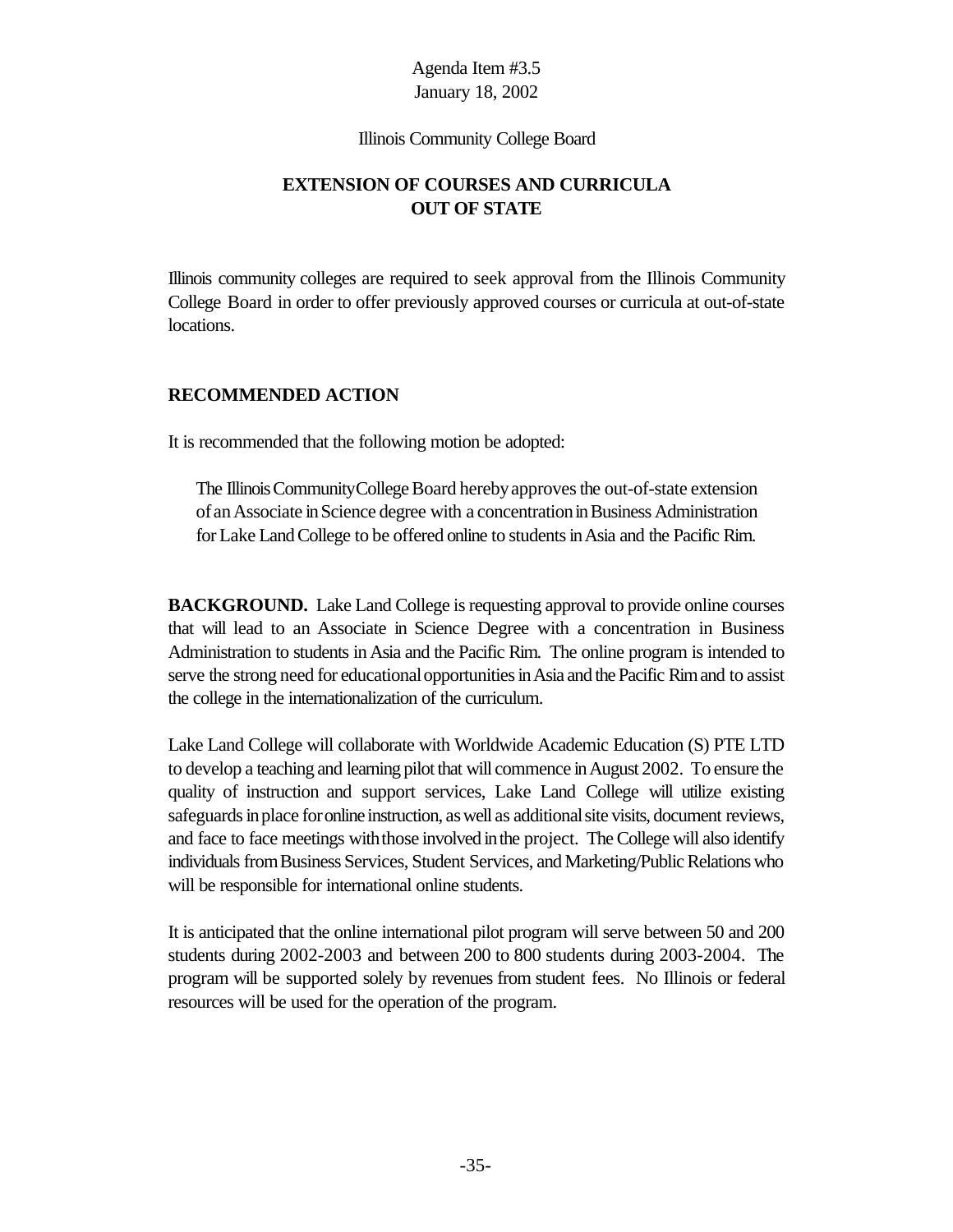#### Illinois Community College Board

# **FISCAL YEAR 2003 SYSTEM OPERATING, CAPITAL, ADULT EDUCATION, CAREER AND TECHNICAL EDUCATION, AND OFFICE BUDGET RECOMMENDATIONS**

The Illinois Board of Higher Education, at its meeting on Monday, December 11, 2001, approved its recommendations for: (1) a communitycollege system operating and capital budgets, (2) an adult education system budget, (3) a career and technical education budget, and (4) an ICCB office budget. The amounts approved are summarized herein. It is nowthe responsibility of the ICCB to have a fiscalyear 2003 appropriationbill, along with any required substantive legislative language related to the appropriations bill, introduced in the General Assembly.

#### **RECOMMENDED ACTION**

It is recommended that the following motion be adopted:

The Illinois Community College Board hereby authorizes its President/CEO to prepare an appropriations bill and any related substantive legislation for introduction in the General Assembly in the spring 2002 legislative session that reflects the amounts recommended by the Illinois Board of Higher Education for the communitycollege and adult education systems assummarized ineachbudget recommendation and reappropriated fiscal year 2002 budget items, as may be necessary.

**Community College System Operating Budget.** The level of funding for the system operating budget issummarized inTable 1. District allocations can be found on the ICCB website at www.iccb.state.il.us.

The IBHE fiscal year 2003 system operating budget recommendations are for an increase of \$8.8 million to \$339.9 million, a 2.7 percent increase over fiscal year 2002 for the Illinois community college system. Base operating grants have increased \$3.5 million or 1.8percent. Equalization grants have increased by \$4.0 million or 5.2 percent. This brings the equalization threshold to 99.5 percent of full funding. The total unrestricted grants increase for community colleges is \$7.5 million or 2.7 percent.

The workforce development and advanced technology grants are up \$0.58 and \$0.44 million or 3.0 percent respectively. The P-16 grant (formerly the